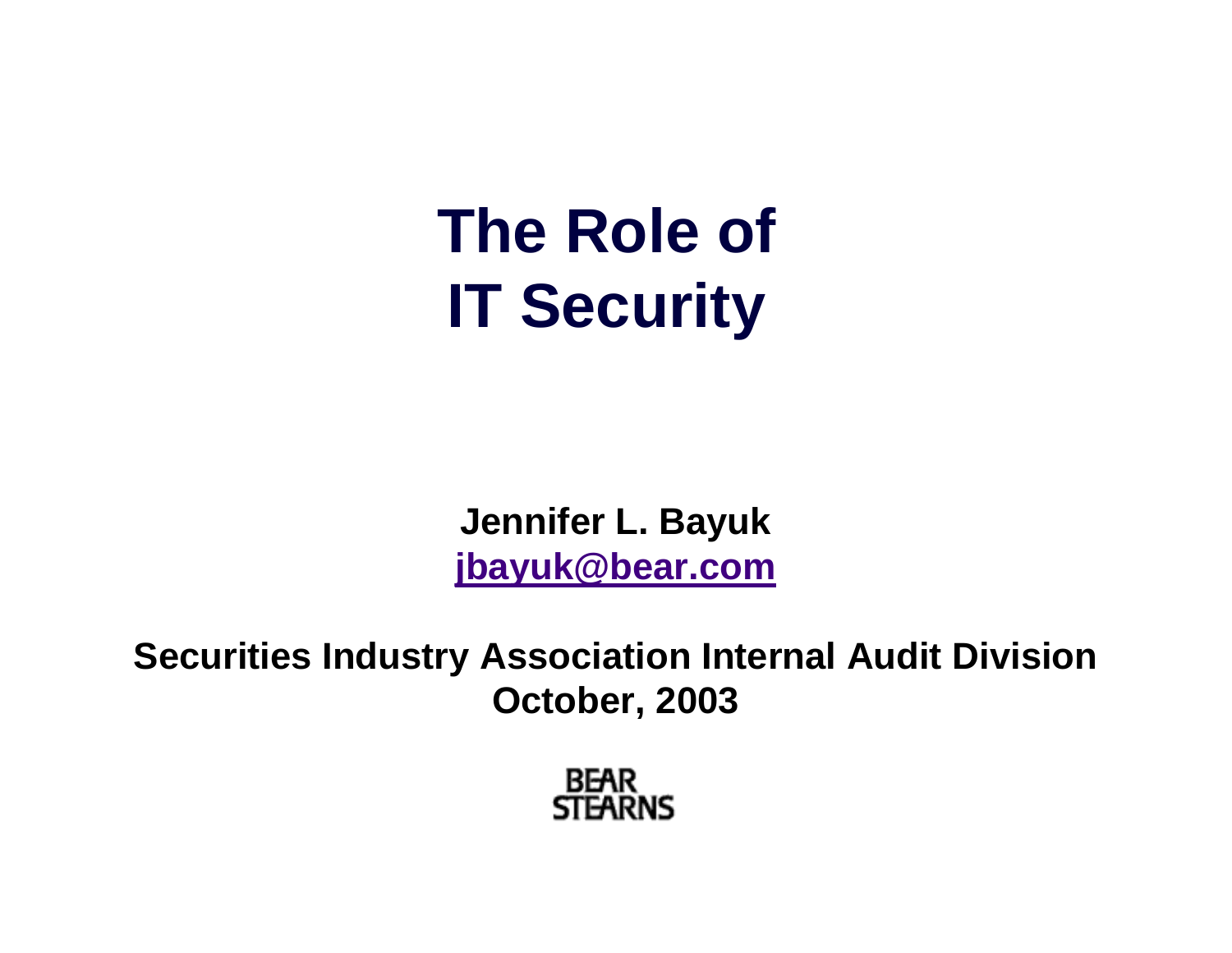### **IT Security**

- $\bullet$ **Literature Survey**
- $\bullet$ **Process Definition**
- $\bullet$ **Auditing the Function**

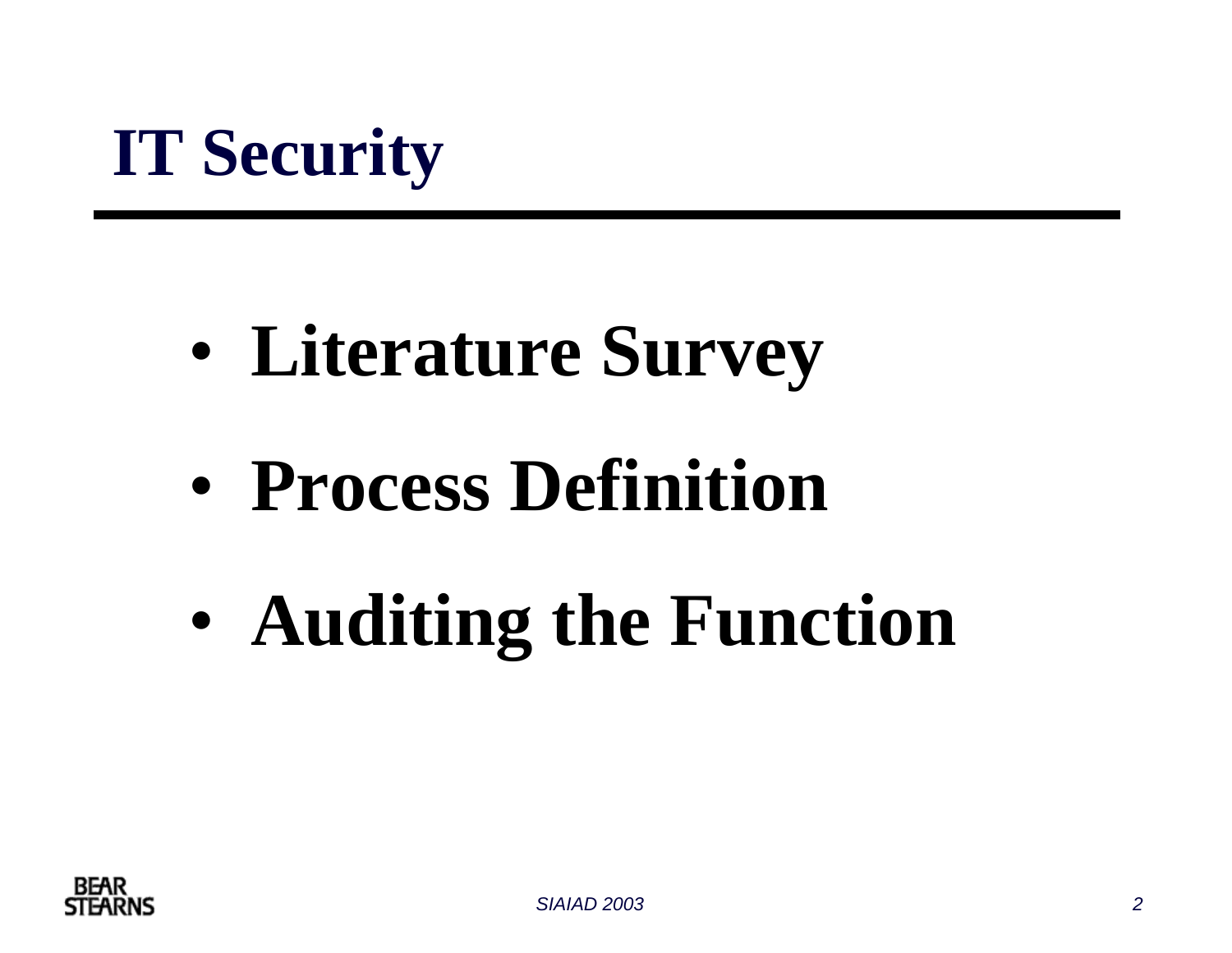**The Role of IT Security**

**Literature Survey**

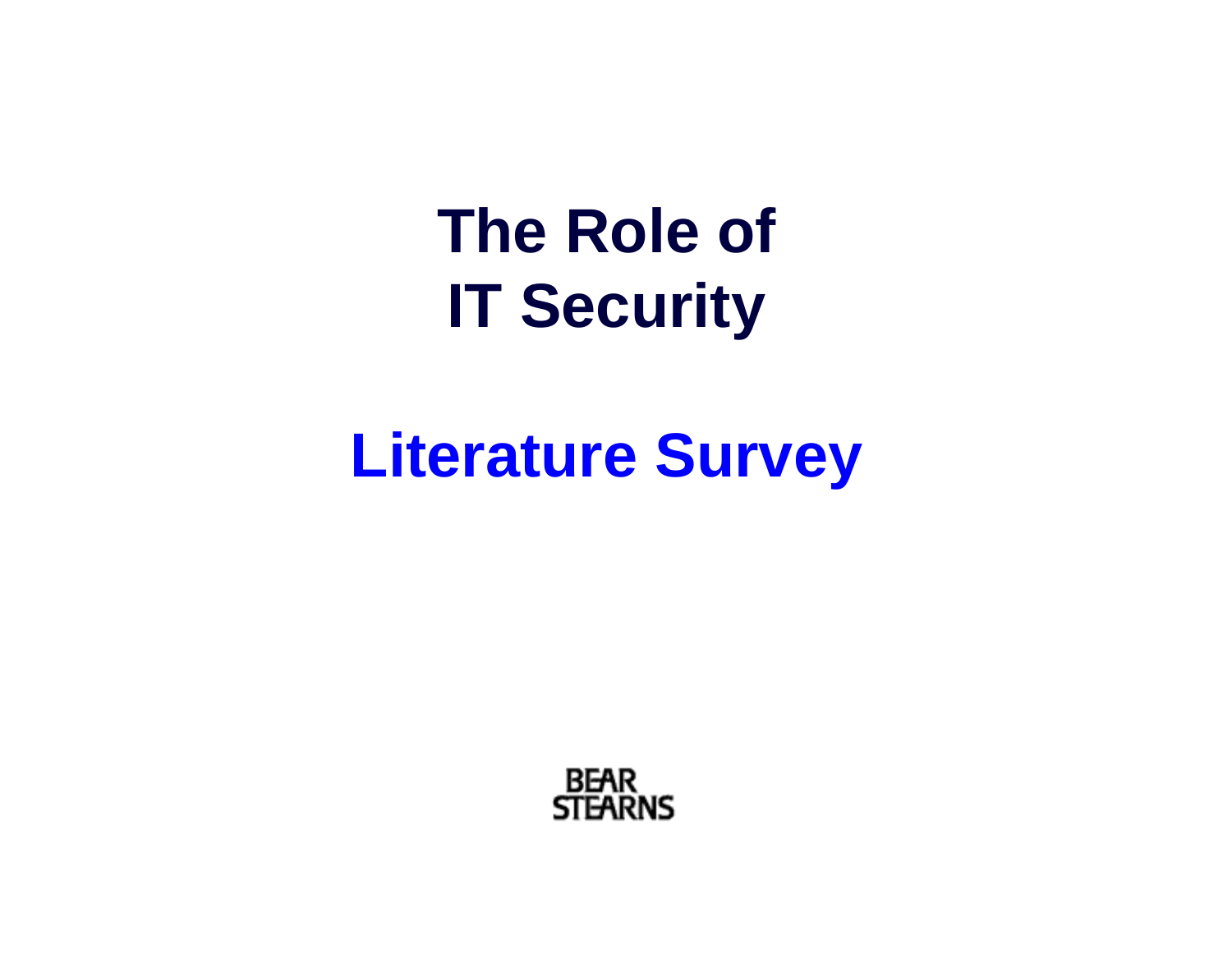### **Academic Advice**

- **"Strive for all major Infosec functions to be part of your Corporate Information Assets Protection Program (CIAPP)"**
- **Have an Information Systems Security Strategic Plan (ISSSP), a document upon which to build CIAPP.**
- **Information Security Officer responsibilities:**
- •**Manage people**
- •**Manage CIAPP**

**SIAIAD PROCESSES.**<br>**ARNS Manage CIAPP processes.** •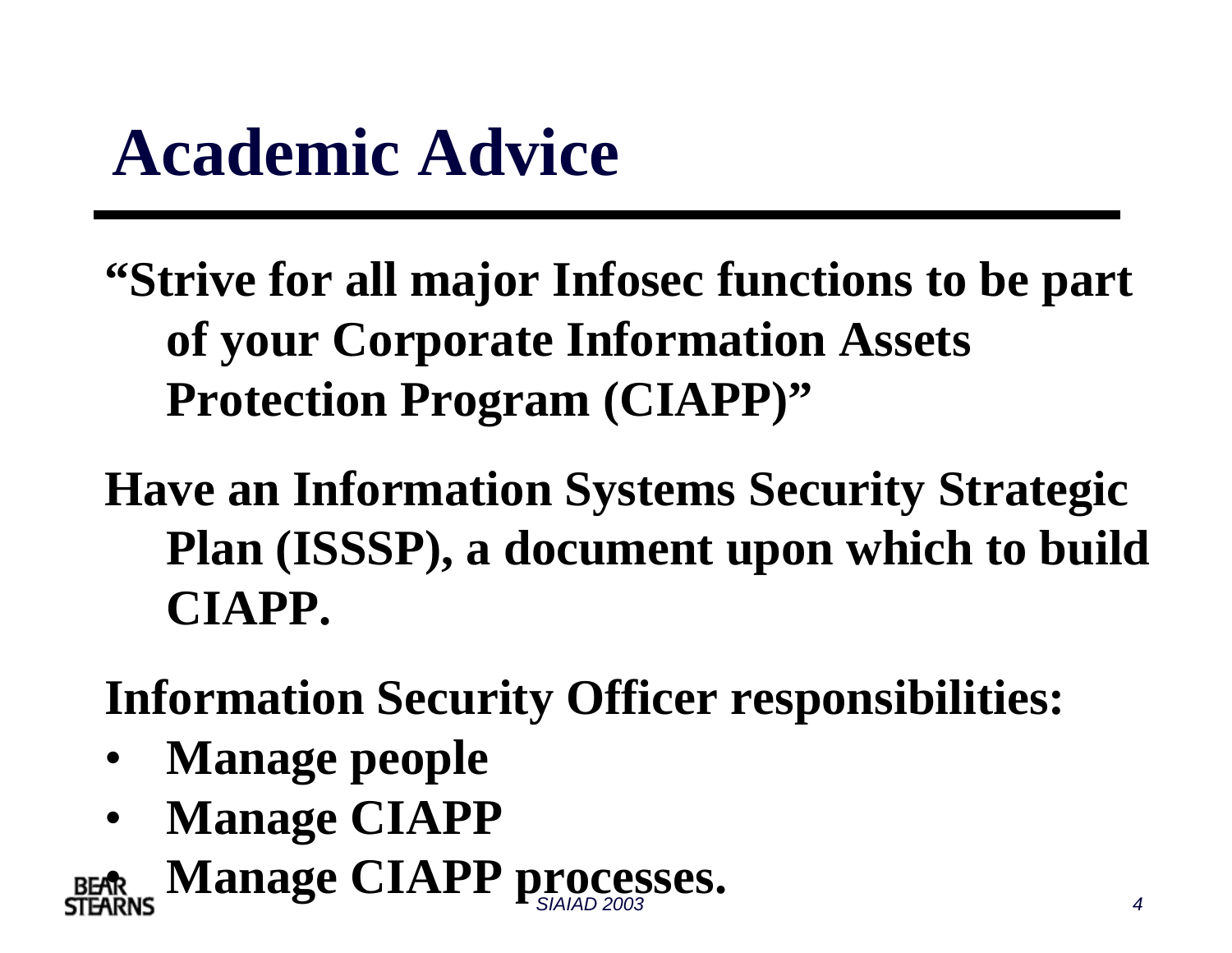### **COBIT Management Guidelines**

**IT security is a joint responsibility of business and IT management and is integrated with corporate security business objectives. IT security requirements are clearly defined, optimized and included in a verified** *security plan***. Security functions are** *integrated* **with applications at the design stage and end users are increasingly accountable for managing security. IT security reporting provides early warning of changing and emerging risk, using** *automated active monitoring* **approaches for critical systems. Incidents are promptly addressed with formalized incident response procedures supported by automated tools. Periodic** *security assessments* **evaluate the effectiveness of implementation of the security plan. Information on new threats and vulnerabilities is systematically collected and analyzed, and adequate mitigating controls are promptly communicated and implemented. Intrusion testing, root cause analysis of** *security incidents* **and pro-active identification of risk is the basis for continuous improvements.** *Security processes and technologies are integrated organization wid***e.**

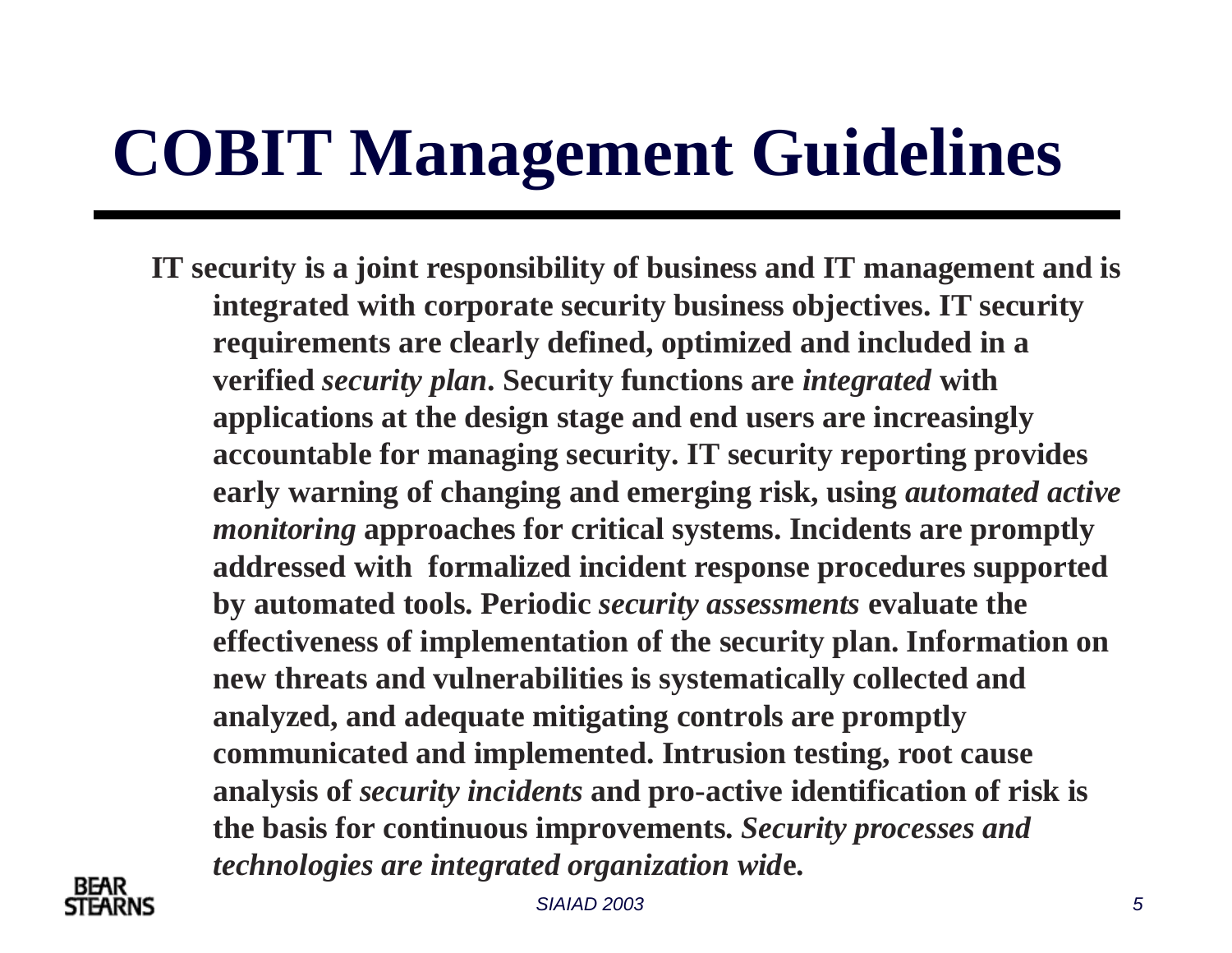## **CSO Magazine CISO Survey**

**50% have non-security responsibilities, "almost as many names for top security executives as there are survey respondents," 86% first in job to hold title, 85% in job less than 5 years, 45% in job less than 2 years**

*SIAIAD 2003 6***So in 85% of organizations with CISOs, security responsibility has until very recently been distributed**

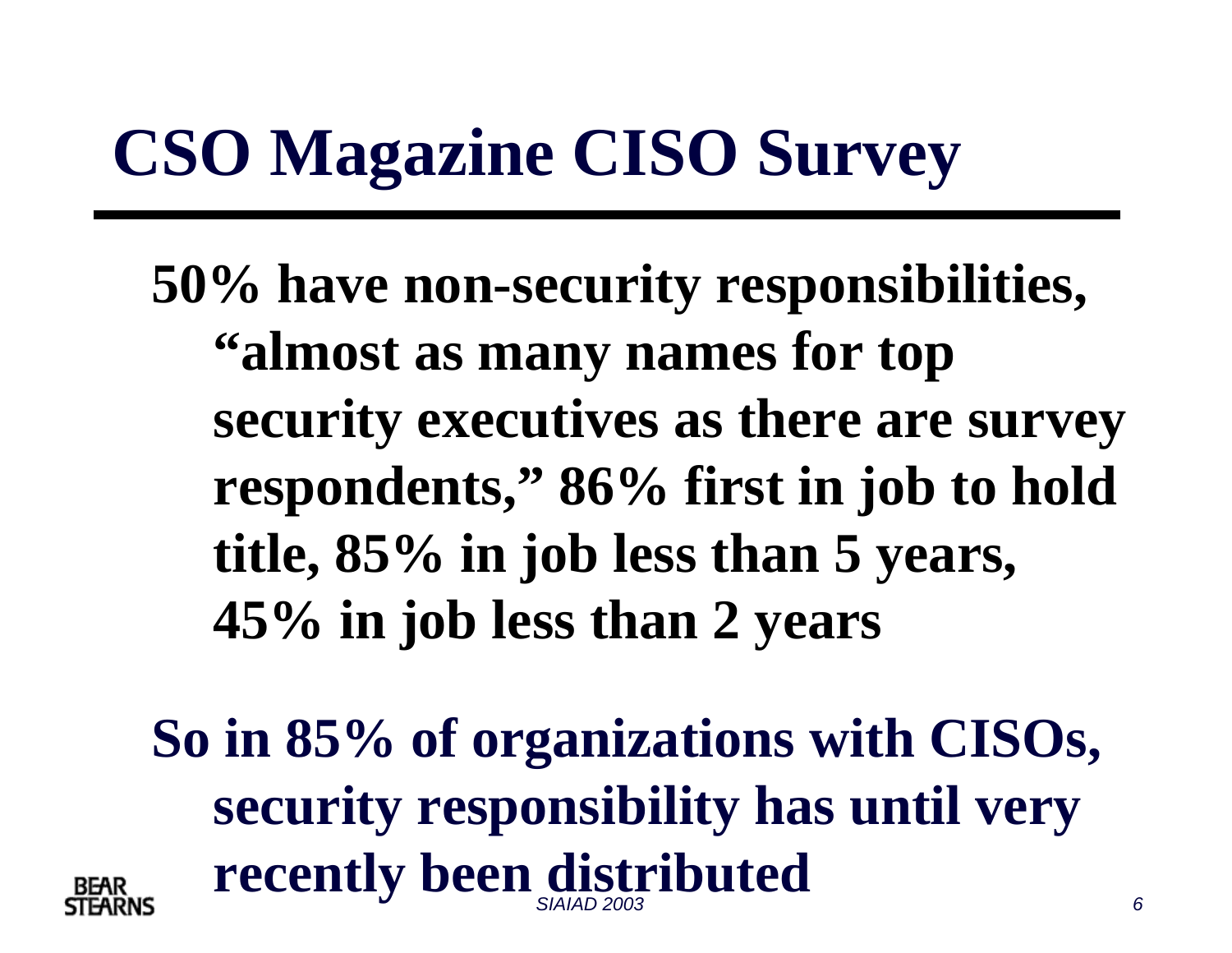## **Example Responsibilities**

| Role:      | Charter:                                                                          | Could<br>report to:                                      | Day to day functions:                                                                                                                               |
|------------|-----------------------------------------------------------------------------------|----------------------------------------------------------|-----------------------------------------------------------------------------------------------------------------------------------------------------|
| Liaison    | Protect the digital<br>integrity of the<br>corporation                            | Chief<br>Security or<br>Information<br><b>Officer</b>    | Maps business and regulatory<br>requirements to a security model<br>encompassing data, applications, and<br>infrastructure                          |
| Visionary  | Secure the<br>information<br>systems assets of<br>the corporation                 | Chief<br>Information<br>Officer or<br>Chief<br>Architect | Produces policy, performs audit follow<br>up, initiates projects, monitors statistics,<br>and plans incident response.                              |
| Architect  | Design and assist<br>in the<br>implementation of<br>security solutions            | Chief<br>Architect or<br><b>IT Planning</b><br>Executive | Selects and integrates infrastructure and<br>application product, produces technical<br>requirements and design documents,<br>implementation plans. |
| Technician | <b>Establish and</b><br>maintain security<br>procedures, tools,<br>and techniques | <b>IT</b><br><b>Operations</b><br>Executive              | Supervises direct and indirect reports in<br>process and workflow that secures<br>information systems resources.                                    |

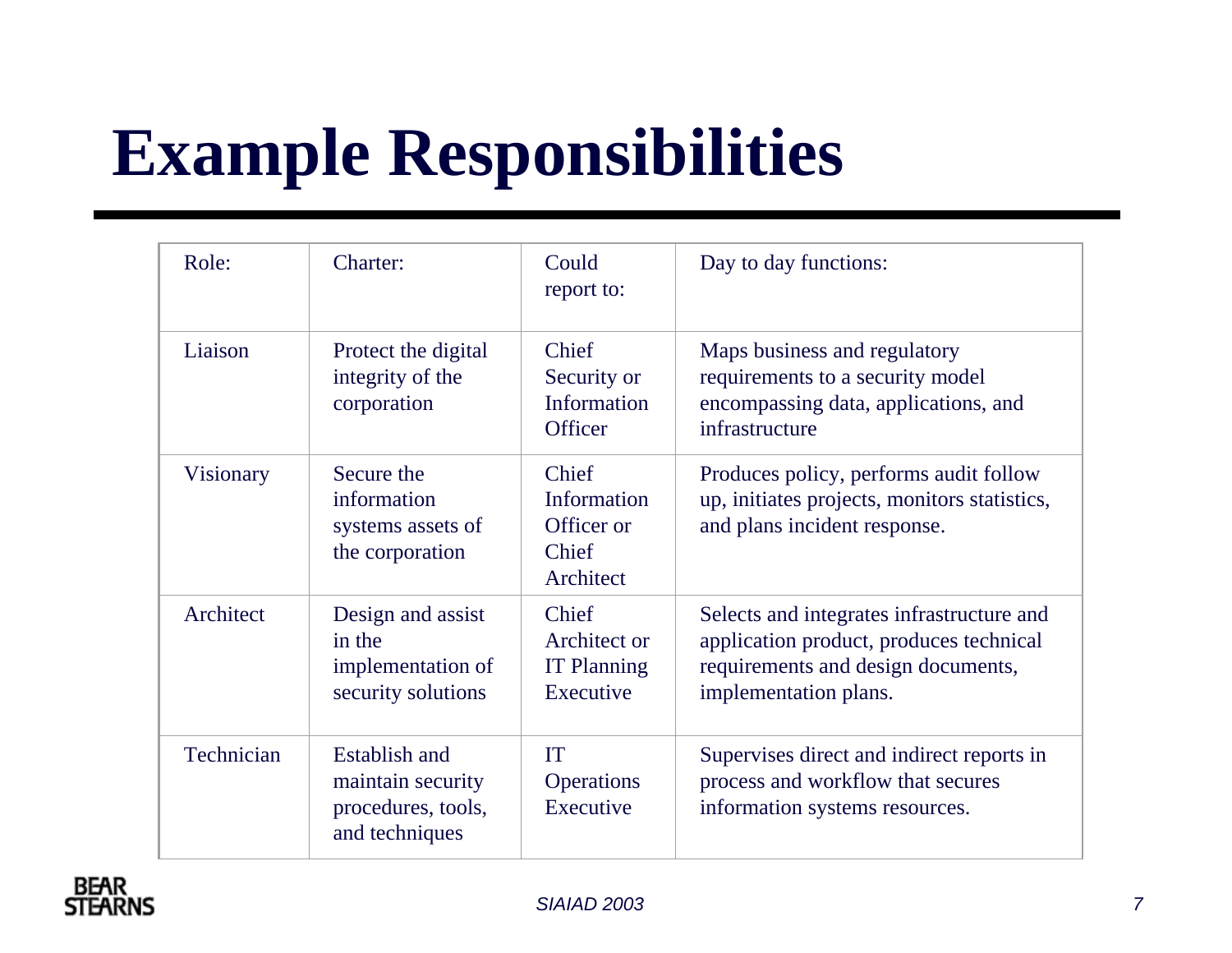## **CISO as Visionary**



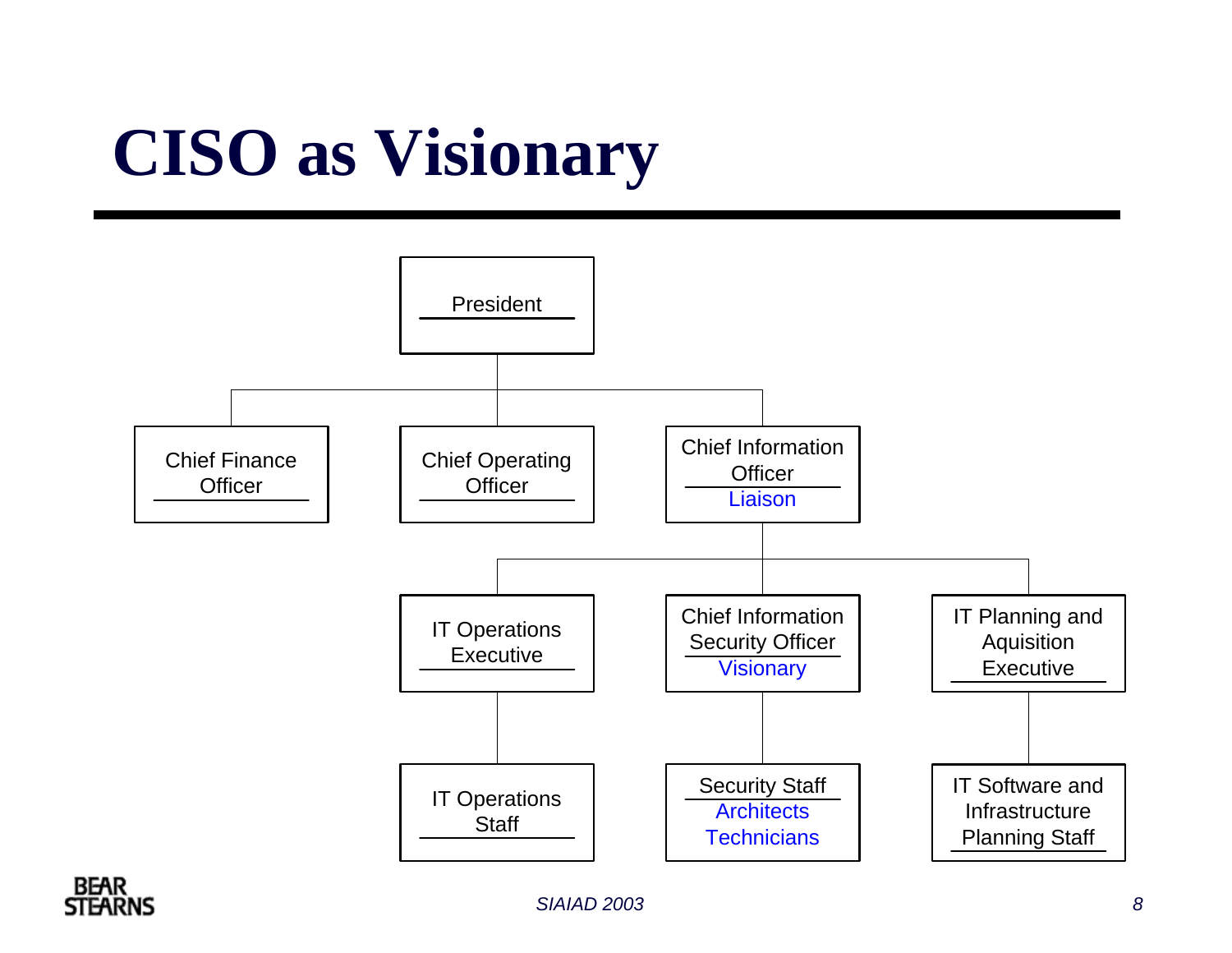### **CISO as Architect**





*SIAIAD 2003 9*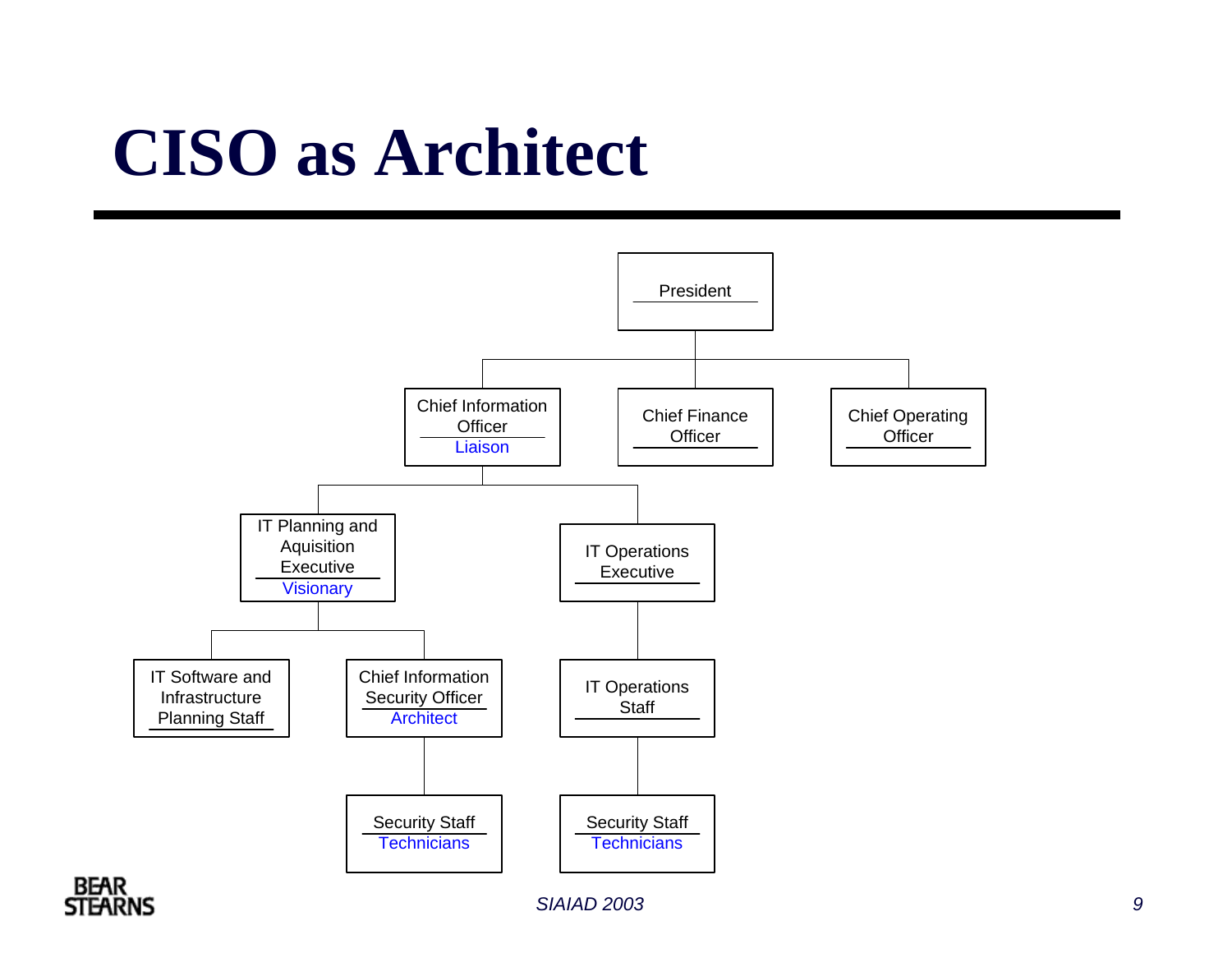### **CISO as Technician**



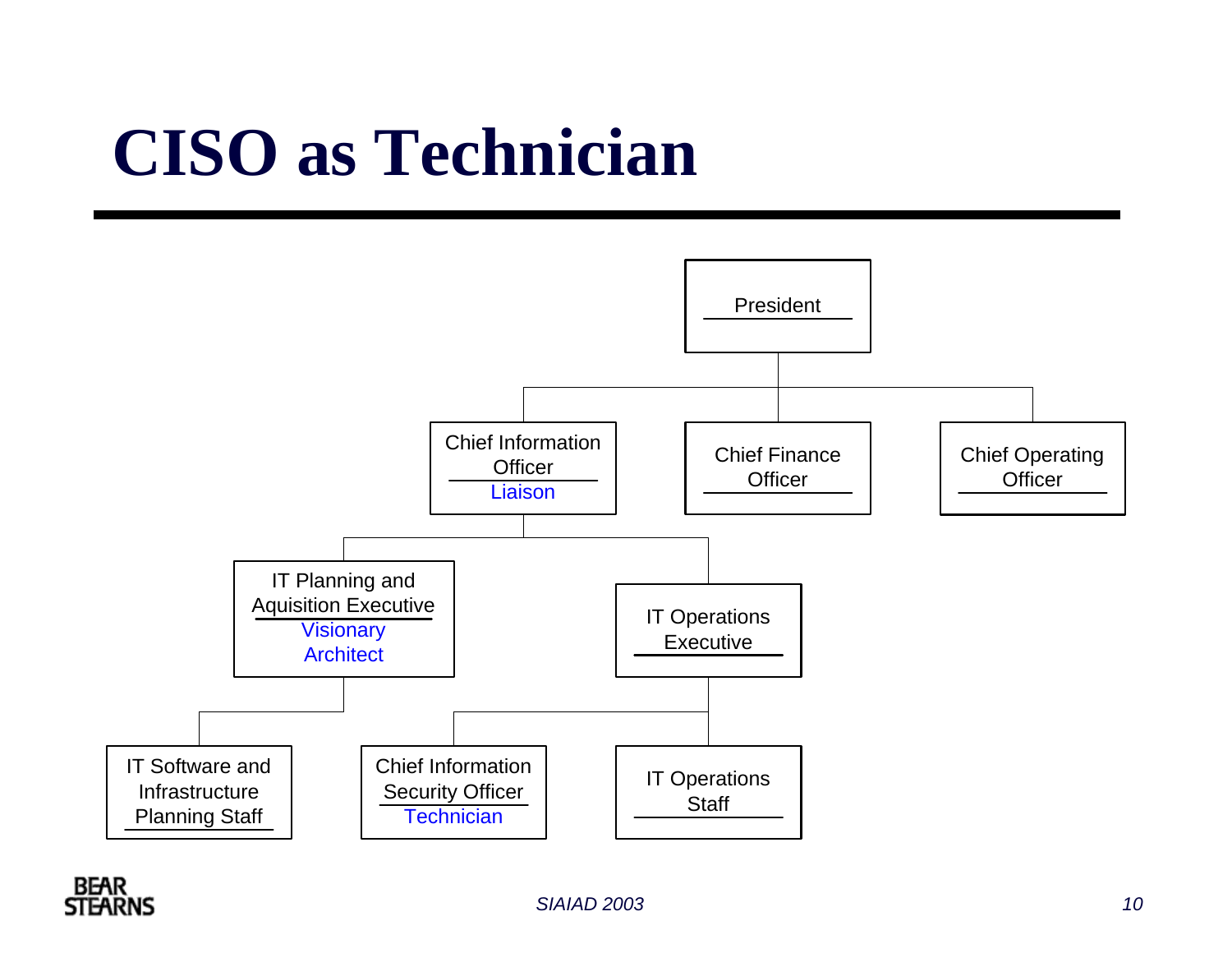### **CISO as Cross-BU Liaison**



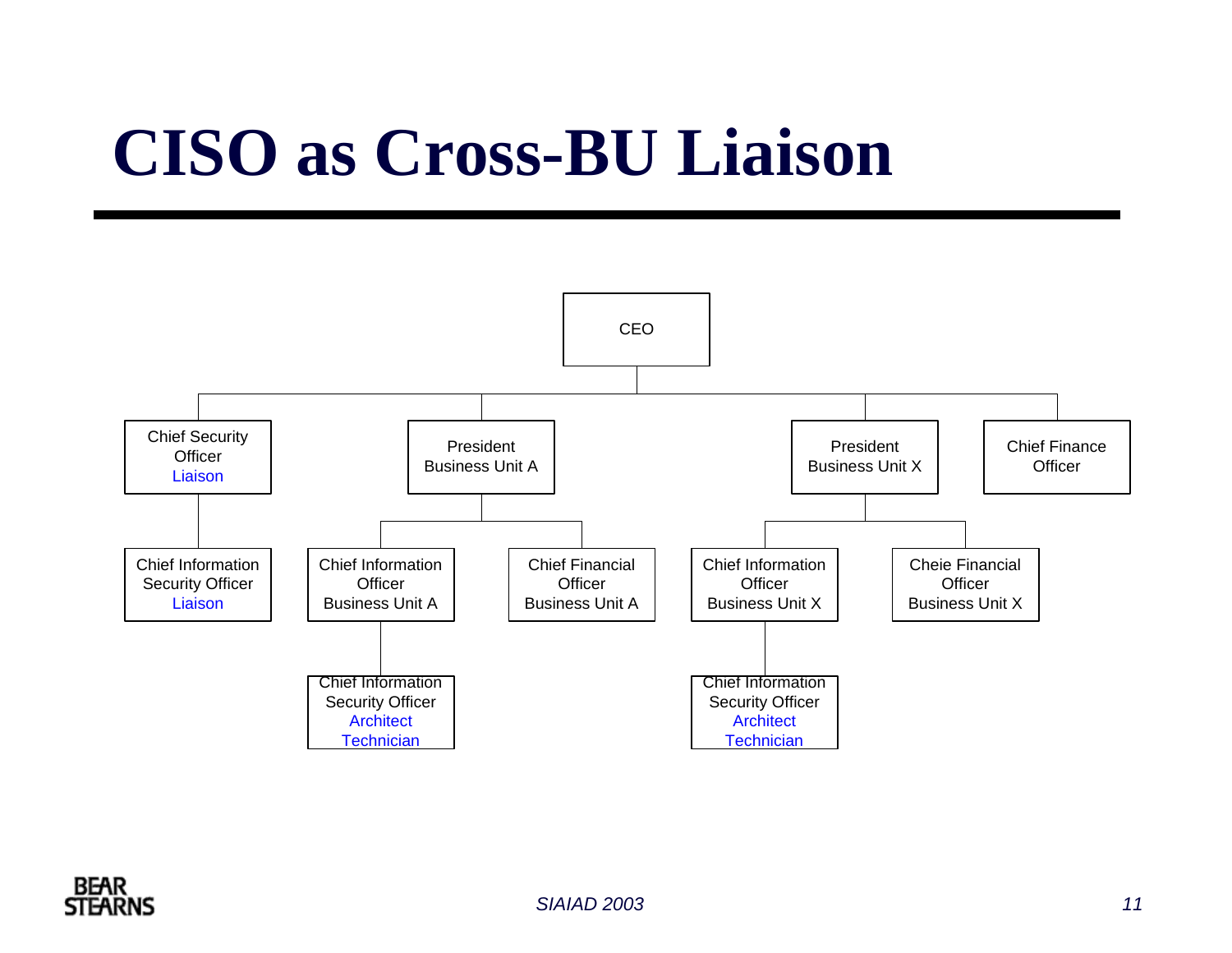## **CISO as Security Central**





*SIAIAD 2003 12*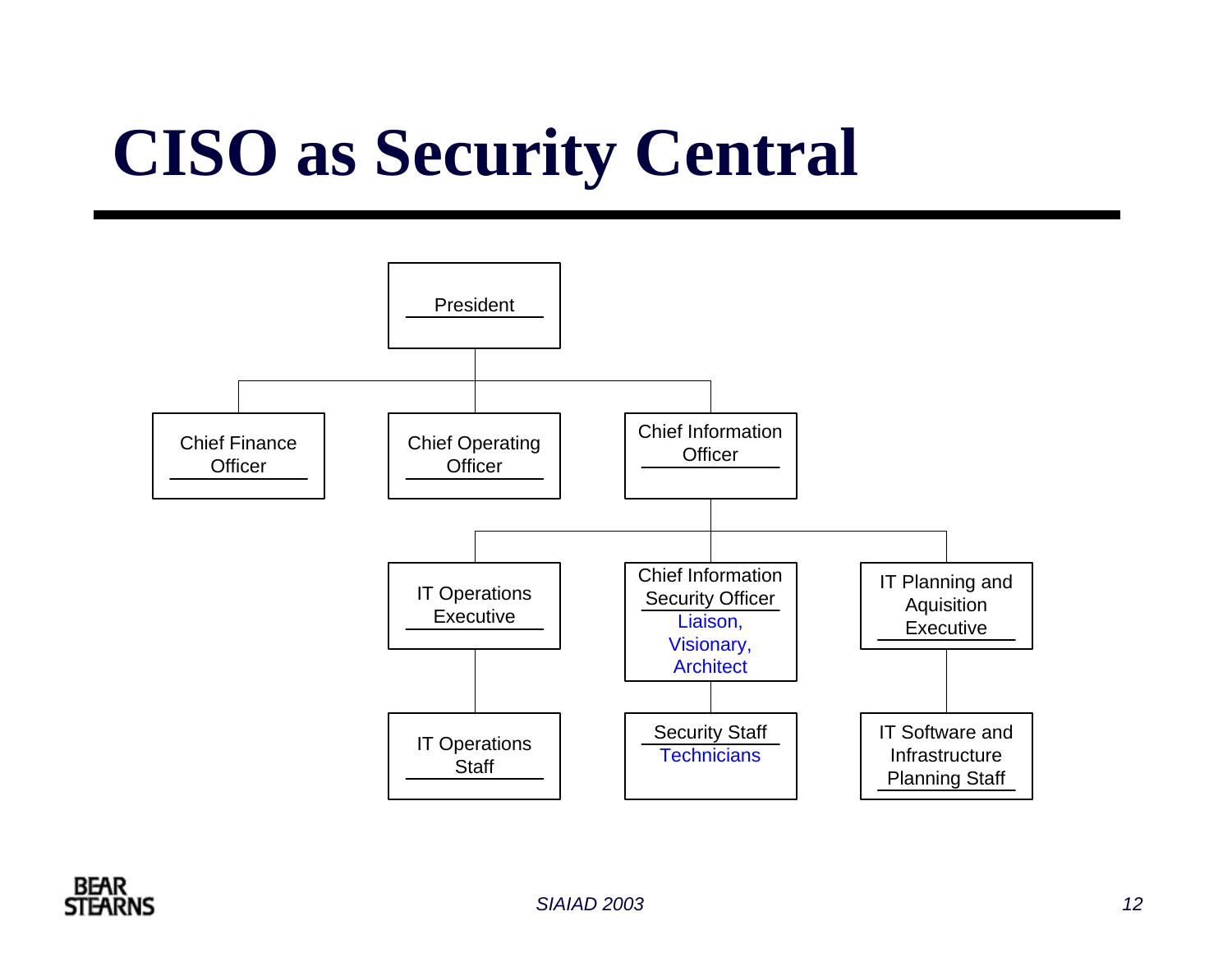**The Role of IT Security**

### **Process Definition**

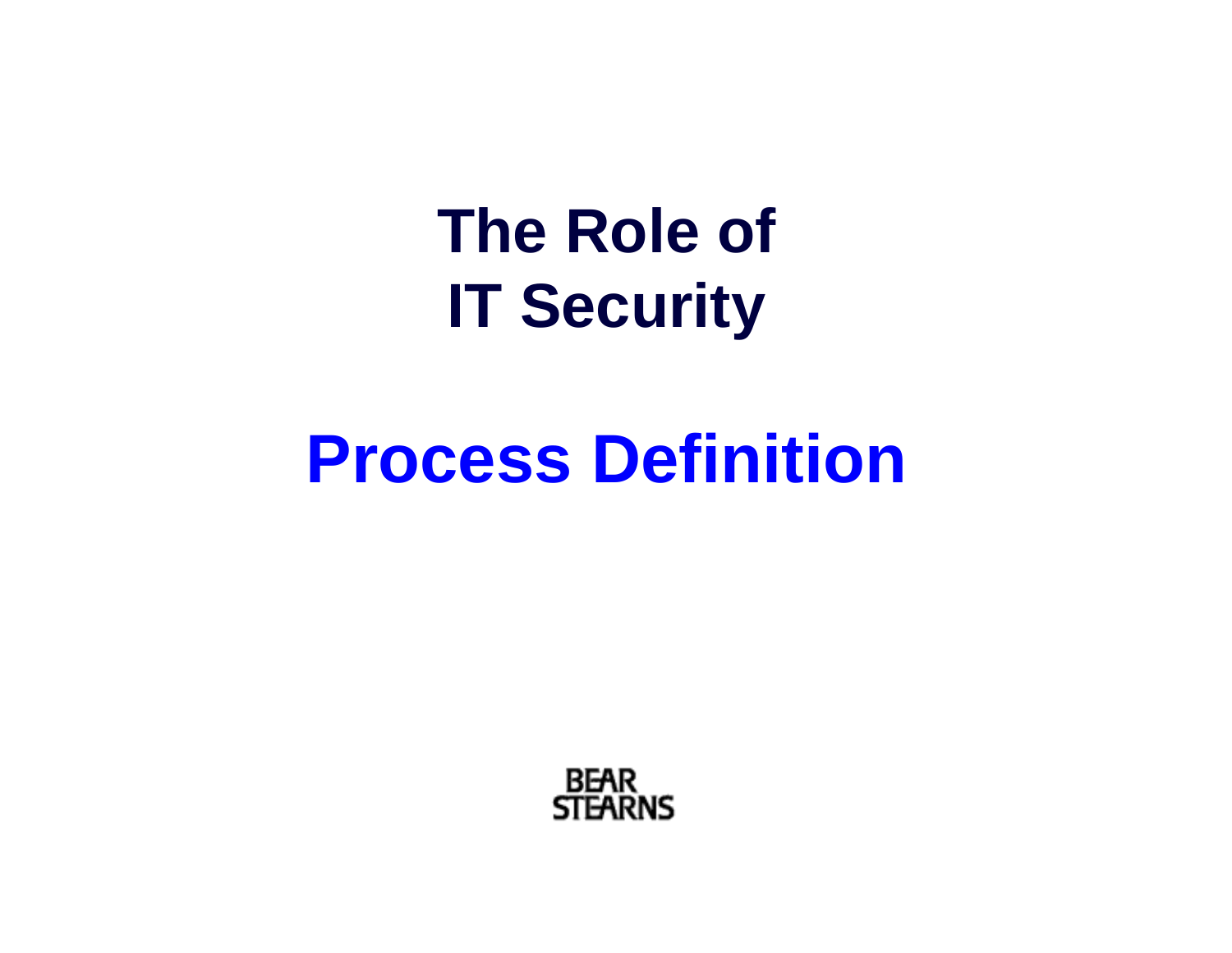### **Best Practice: Process Integration**

- • **Minimizes need for dedicated security staff**
- • **Leverages platform administrator expertise for security goals**
- • **Allows IT Security to concentrate on process and supporting architecture**
- $\bullet$  **Does not require IT Security to have any specific organizational affiliation**

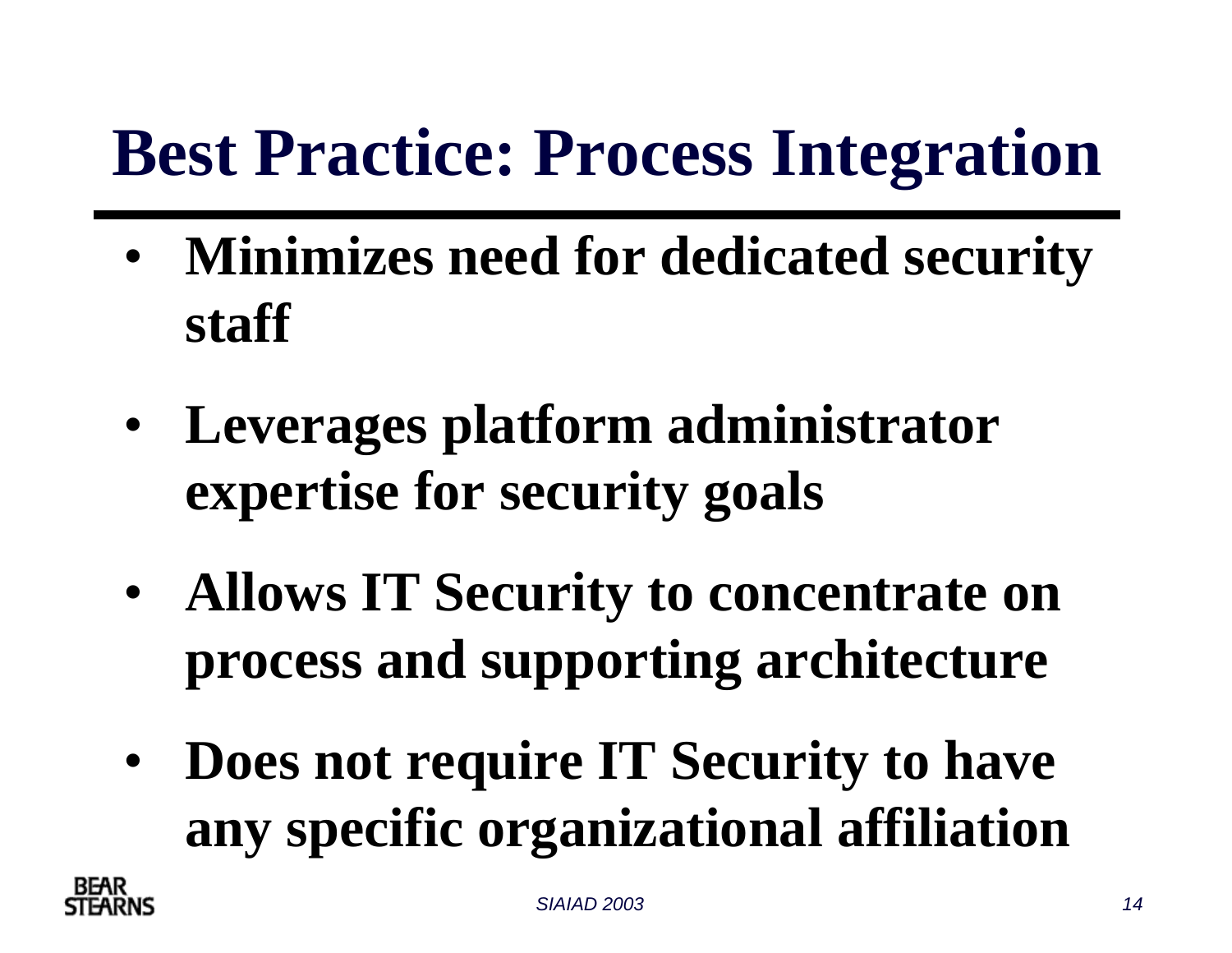### **Additional Practical Rationale**

- $\bullet$  **All CISOs, even architects and technicians, end up responsible for Security Policy, yet a CISO that is an architect or a technician will not have the organizational clout to manage a CIAPP.**
- $\bullet$  **Given the job functions that require unlimited access (e.g. data transfer, performance tuning, batch job scheduling), all Infosec-related functions will not be managed through CIAPP people and processes.**

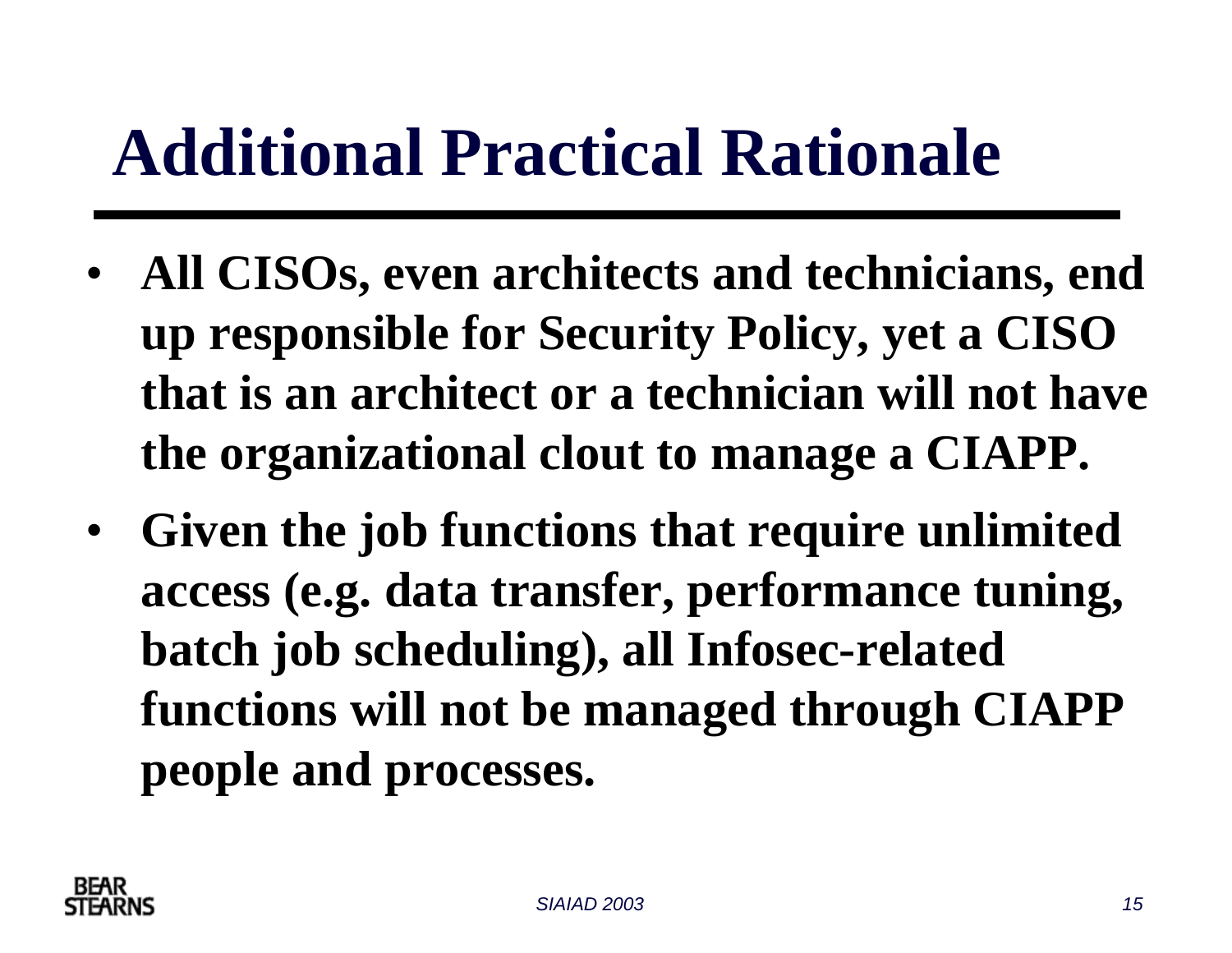### **Commonalities in IT Processes**

### **Key Goal Indicators**

### **Key Performance Indicators**

### **Level of Maturity**

### **Level of Commitment**

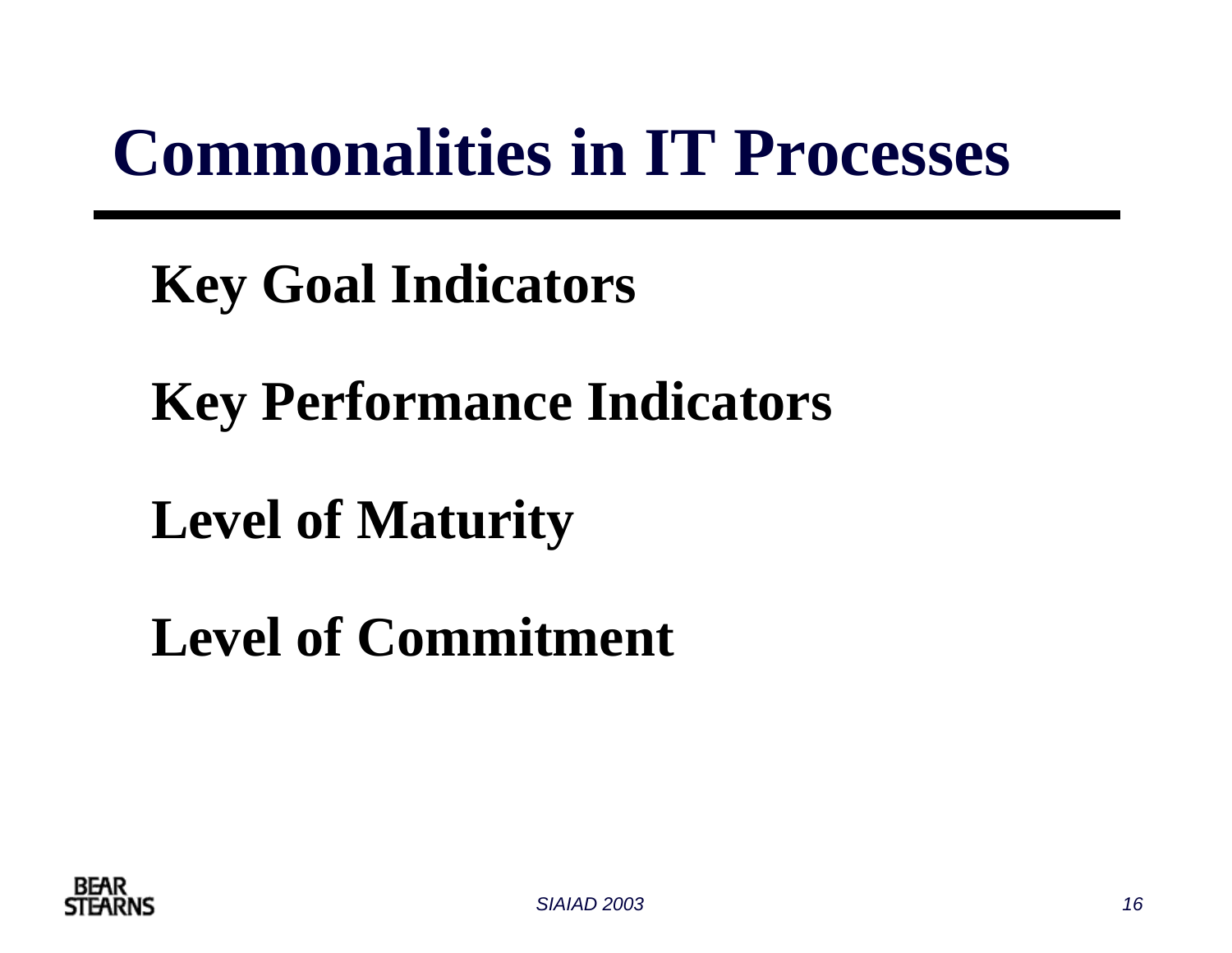### **Examples of IT Processes (COBIT)**

#### **PLANNING AND ORGANISATION**

**PO1** Define a Strategic IT Plan **PO2** Define the Information Architecture **PO3** Determine Technological Direction **PO4** Define the IT Organisation and Relationships **P05PO5 Manage the IT Investment PO6** Communicate Management Aims and Direction **PO7** Manage Human Resources **PO8** Ensure Compliance with External Requirements **PO9** Assess Risks

**PO10** Manage Projects

**PO11** Manage Quality

#### **ACQUISITION AND IMPLEMENTATION**

**AI1** Identify Automated Solutions **AI2** Acquire and Maintain Application Software **AI3** Acquire and Maintain Technology Infrastructure **AI4** Develop and Maintain Procedures **AI5** Install and Accredit Systems **AI6** Manage Changes

#### **DELIVERY AND SUPPORT**

**DS1** Define and Manage Service Levels **DS2** Manage Third-Party Services **DS3** Manage Performance and Capacity **DS4** Ensure Continuous Service **DS5** Ensure Systems Security **DS6** Identify and Allocate Costs **DS7** Educate and Train Users **DS8** Assist and Advise Customers **DS9** Manage the Configuration **DS10** Manage Problems and Incidents **DS11** Manage Data **DS12** Manage Facilities **DS13** Manage Operations

#### **MONITORING**

**M1** Monitor the Processes**M2** Assess Internal Control Adequacy **M3** Obtain Independent Assurance **M4** Provide for Independent Audit

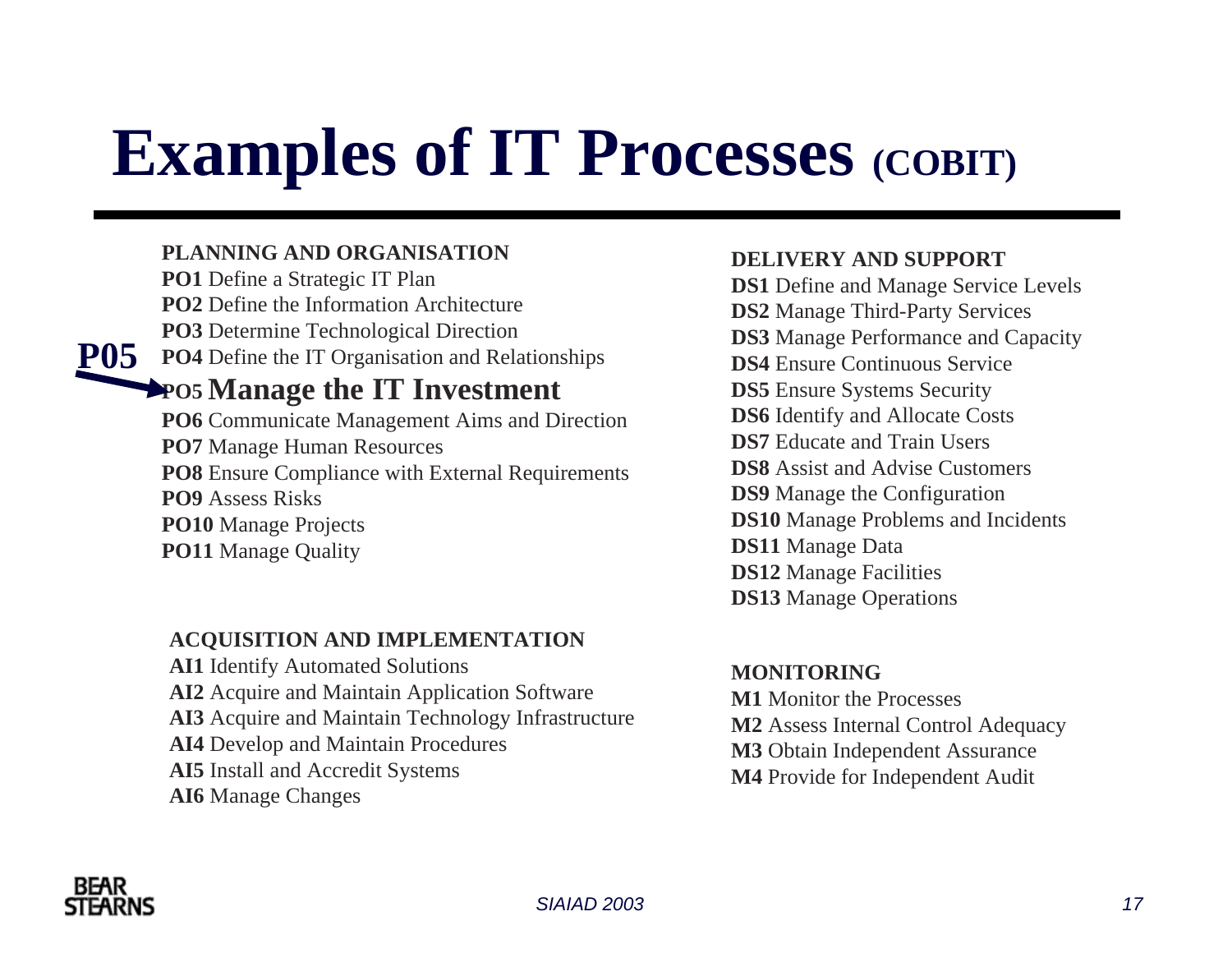### **P05 Key Goal Indicators**

- $\bullet$  **Percent of IT investments meeting or exceeding expected benefits, based on return on investment and user satisfaction**
- $\bullet$  **Actual IT expenses as percent of total organization expenses vs. target**
- $\bullet$ **Actual IT expenses as a percent of revenues vs. target**
- $\bullet$ **Percent of business owner IT budgets met**
- $\bullet$  **Absence of project delays caused by lags in investment decisions or unavailability of funding**

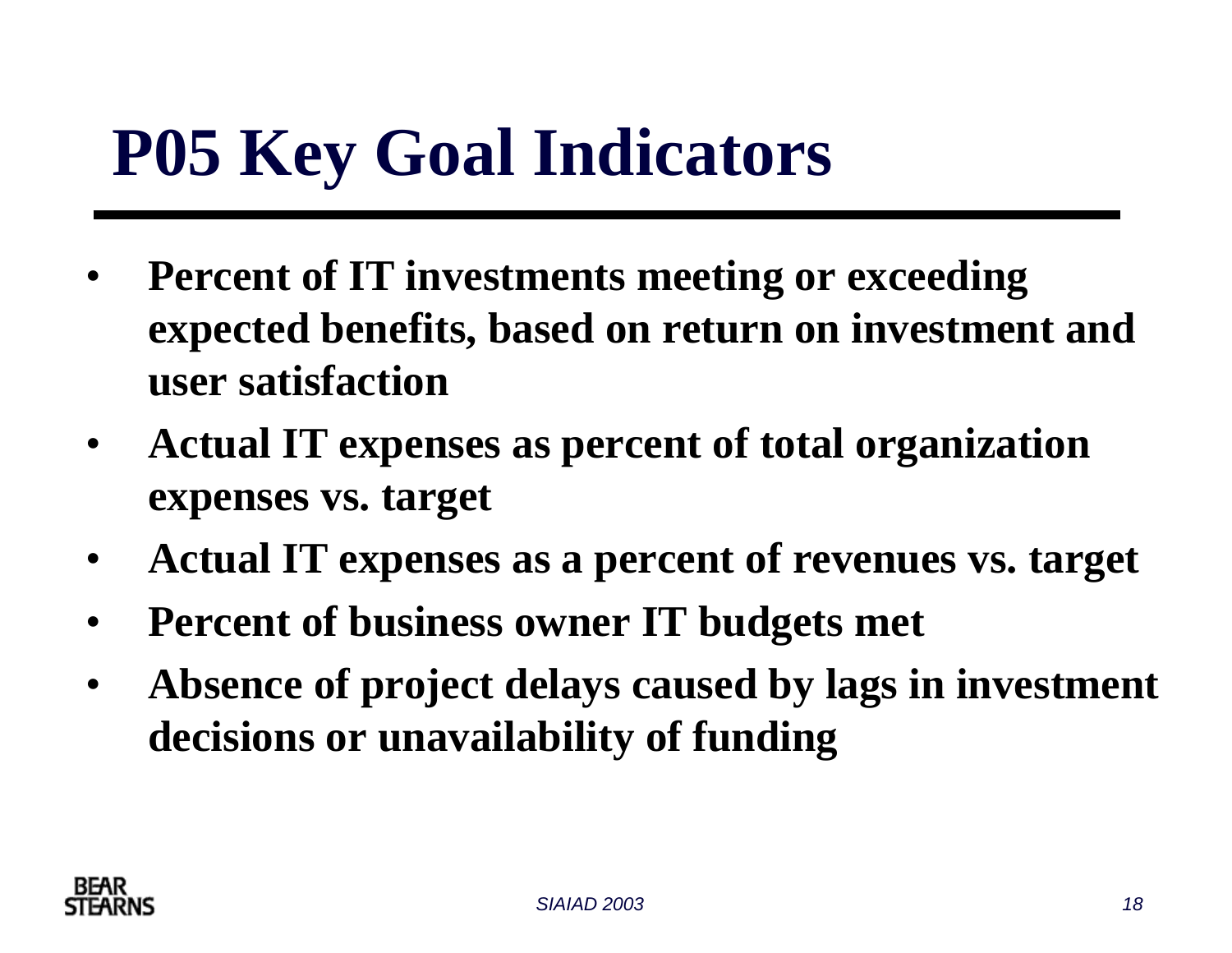### **P05 Key Performance Indicators**

- •**Percent of projects with business owners**
- •**Months since last review of budgets**
- $\bullet$ **Time lag between deviation occurrence and reporting**
- $\bullet$  **Percent of project files containing investment evaluations**
- $\bullet$  **Number of projects where business benefits are not verified post-facto**
- $\bullet$  **Number of projects revealing investment or resource conflicts after approval**
- $\bullet$  **Number of instances and time-lag in delayed use of new technology**



*SIAIAD 2003 19*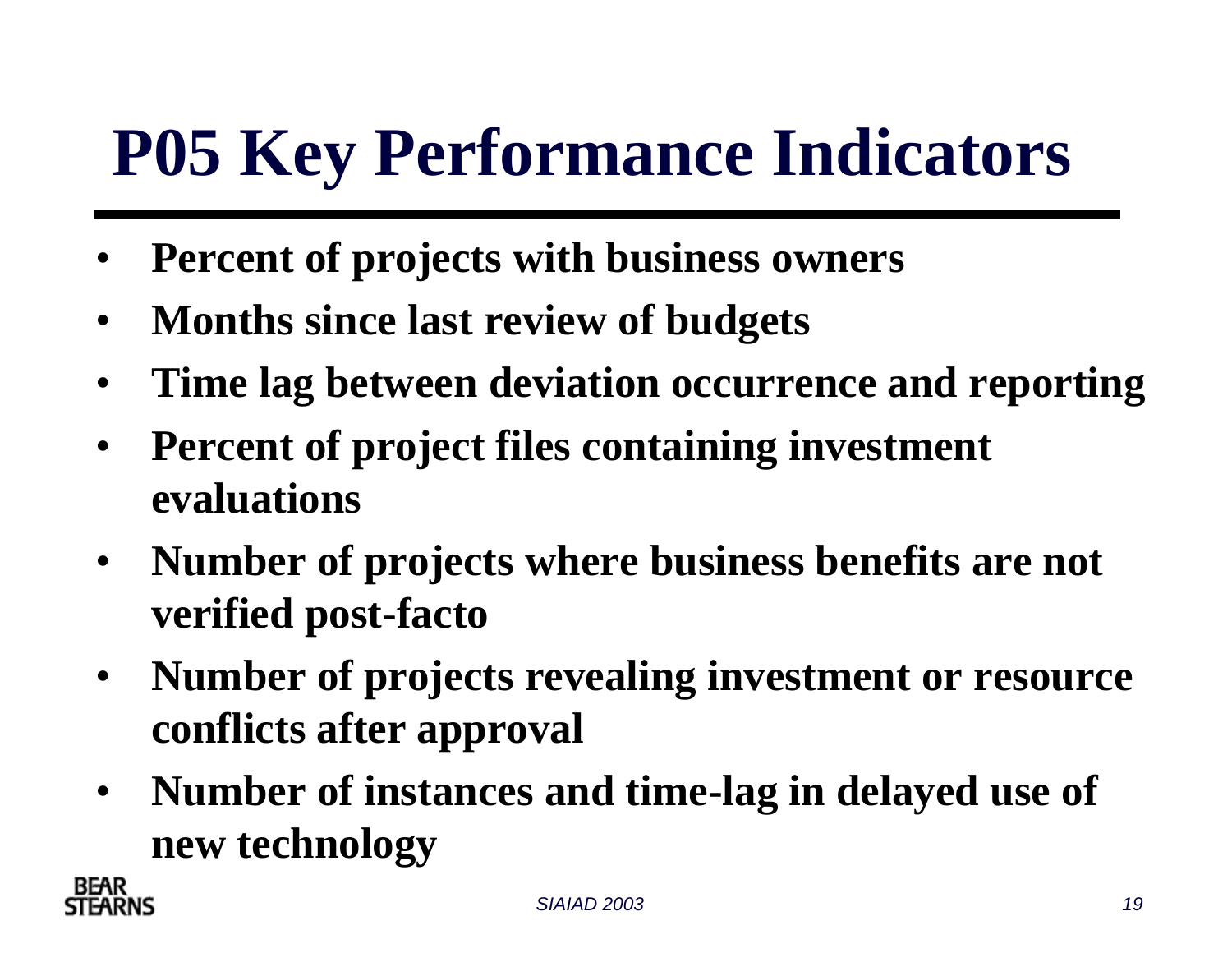### **Security Maps to IT Process**

- **Returns on investment may not be met if the costs of implementing security requirements are not considered**
- **Security concerns of users, third parties, or internal data owners may cause project delays**
- $\bullet$  **New technology may introduce unexpected infrastructure vulnerabilities that create resource conflicts**

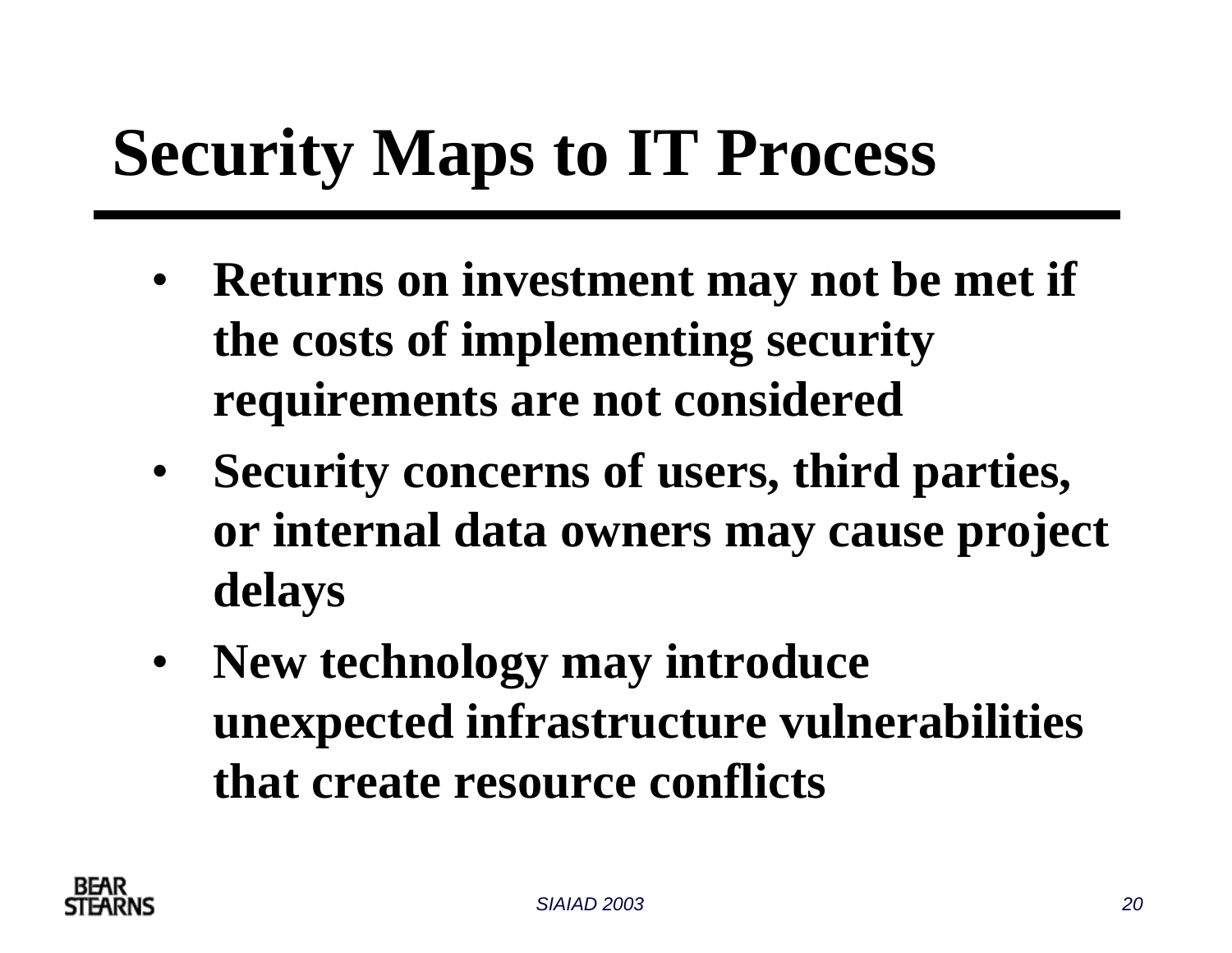## **Example – New Desktop Request**

- • **User requests desktop program from dedicated desktop admin**
- $\bullet$  **Admin checks "approved" list, requested program is not there**
- $\bullet$  **Admin advises user to make formal request through software acquisition process**
- $\bullet$  **Software acquisition process requires desktop engineering approval**
- $\bullet$  **Control point within desktop engineering approval is "security review"**
- $\bullet$  **Security reviews request, bringing admin and/or back for configuration consultation if required**

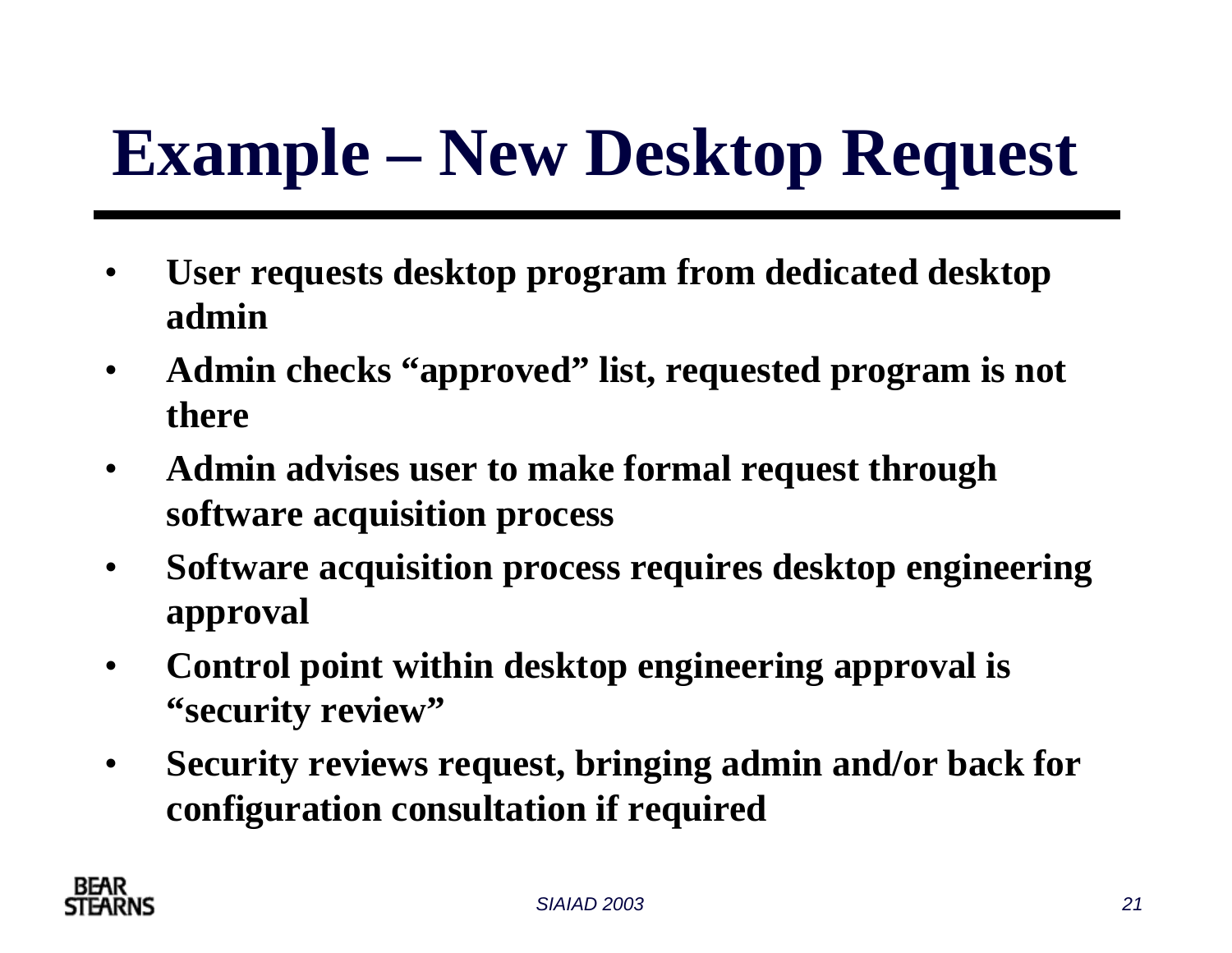### **D05: Ensure Systems Security**

### **"Manage Security Measures" is covered by process integration, its practice should result in:**

- **1. Identification, Authentication, and Access**
- **2. Security of Online Access to Data**
- **3. User Account Management**
- **4. Management Review of User Accounts**
- **5. User Control of User Accounts**
- **6. Security Surveillance**
- **7. Data Classification**
- **8. Central Identification and Access Rights Management**
- **9. Violation and Security Activity Reports**
- **10. Incident Handling**
- **11. Reaccreditation**
- **12. Counter-Party Trust**
- **13. Transaction Authorization**
- **14. Nonrepudiation**
- **15. Trusted Path**
- **16. Protection of Security Functions**
- **17. Cryptographic Key Management**
- **18. Malicious Software Prevention, Detection and Correlation**
- **19. Firewall Architectures and Connections with Public Networks**
- **20. Protection of Electronic Value**

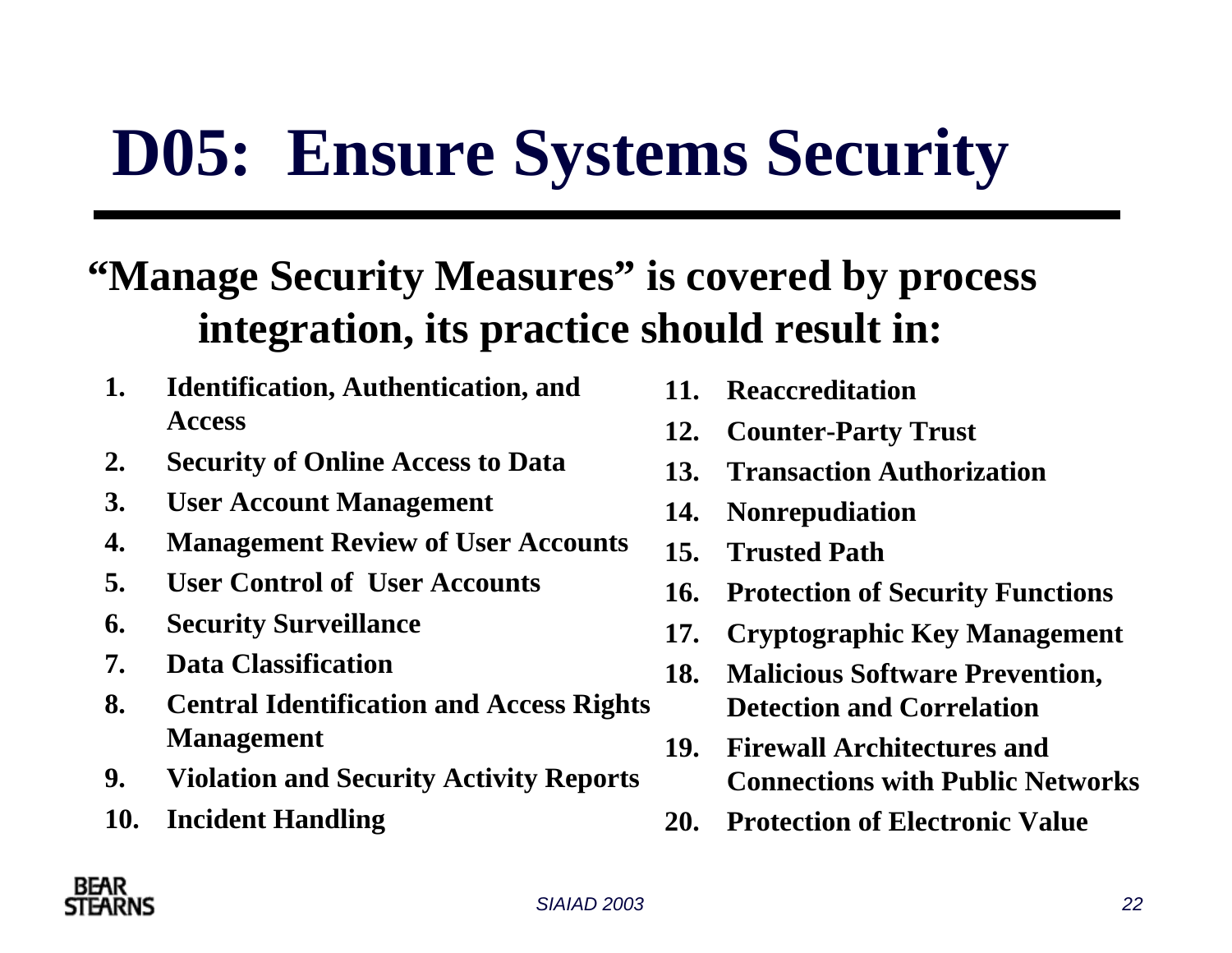### **Best Practice: Automated Verification**

- • **Minimizes need for dedicated security operations**
- • **Leverages existing incident response and escalation procedures**
- • **Allows IT Security to concentrate on improving results**

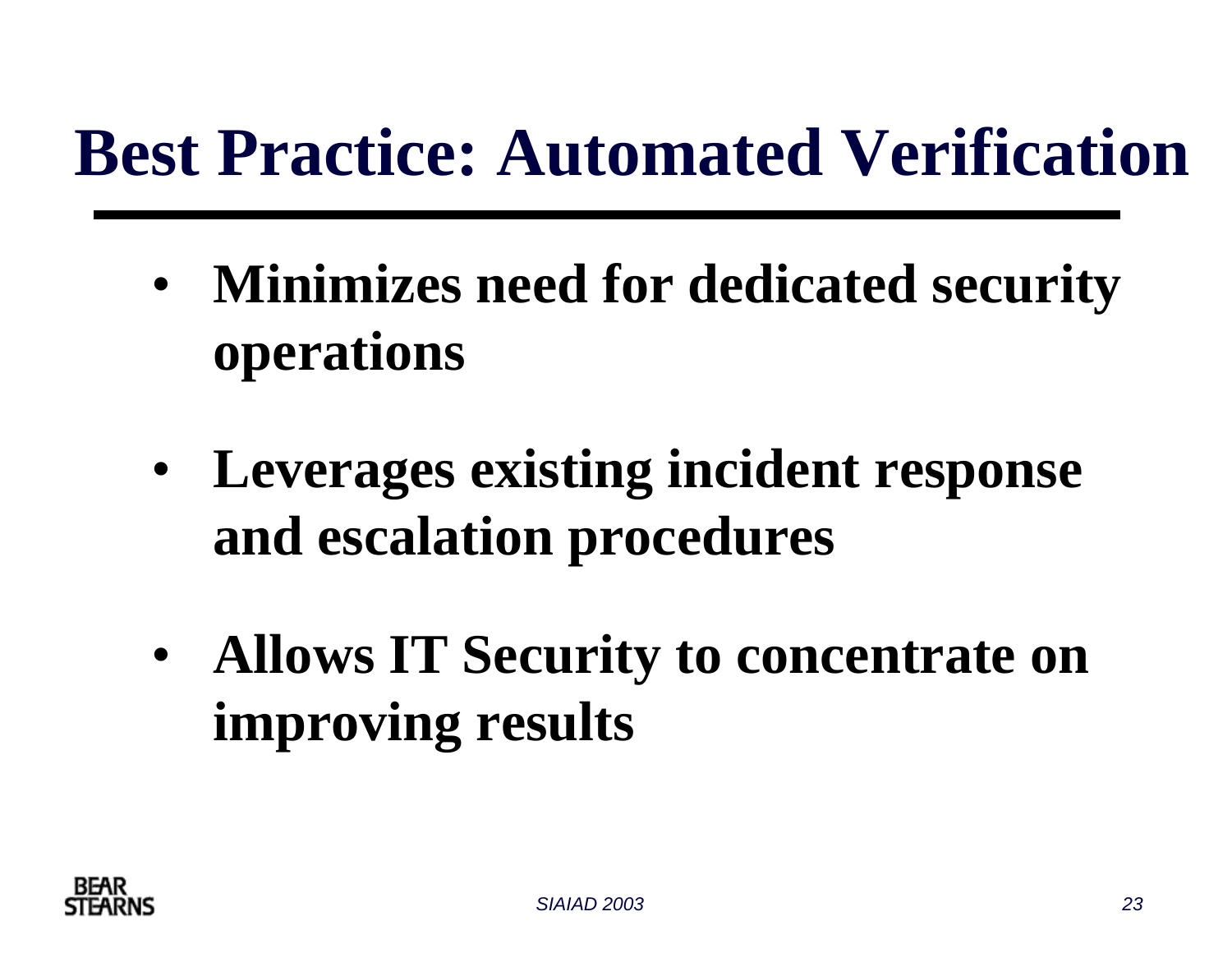# **Security Measurement Types**

| Security Assessment Model Comparison |                                                         |                                                         |                                                                                                                                                                                                         |                                                                                                                                 |                                       |
|--------------------------------------|---------------------------------------------------------|---------------------------------------------------------|---------------------------------------------------------------------------------------------------------------------------------------------------------------------------------------------------------|---------------------------------------------------------------------------------------------------------------------------------|---------------------------------------|
| Assessment<br>Model Type:            | Utilizes as<br>evaluators:                              | Evaluators'<br>standards<br>consist of                  | Measurement activity consists<br>of                                                                                                                                                                     | There is a tacit<br>assumption that                                                                                             | Metrics produced<br>are               |
| Capability<br><b>Maturity</b>        | consultants and<br>quality analysts                     | process<br>requirements                                 | identifying the process by<br>which security is achieved, then<br>determining the extent to which<br>the process is mature (for<br>example, is it quantifiable and/or<br>does it continuously improve). | organizations<br>committed to securing<br>their infrastructure will<br>formally adopt a process<br>for so doing.                | organizational<br>ratings.            |
| External<br>Audit                    | Independent<br><b>Third Parties</b>                     | best practices                                          | comparing the level of<br>management's control over the<br>current systems infrastructure to<br>that which would result if best<br>practices were followed.                                             | there are "best"<br>practices" available on<br>how to secure a given<br>infrastructure.                                         | vulnerability<br>listings.            |
| Internal<br>Audit                    | Internal reports<br>to the Board of<br><b>Directors</b> | $\ldots$ control<br>objectives set<br>by management     | determining the extent to<br>which management-defined<br>controls are appropriate and if in<br>fact they are followed.                                                                                  | management has<br>adopted a set of control<br>objectives designed to<br>secure information<br>systems assets.                   | vulnerability<br>listings.            |
| <b>Risk</b><br>Analysis              | accountants                                             | dollars spent<br>in like<br>organizations               | comparing the dollar value at<br>risk from potential harm to a<br>system to the cost of<br>implementing security.                                                                                       | there is a known dollar<br>figure that represents how<br>much it would cost to<br>"completely secure" the<br>IT infrastructure. | $\ldots$ spending<br>recommendations. |
| <b>Strict</b><br>Compliance          | technologists                                           | maximally<br>restrictive<br>configuration<br>parameters | quantifying measurable<br>parameters inherent in an IT<br>infrastructure that reflect its<br>"security profile."                                                                                        | there are specific<br>measurable parameters<br>inherent in an IT<br>infrastructure that reflect<br>its "security profile."      | summary of<br>measured variables.     |

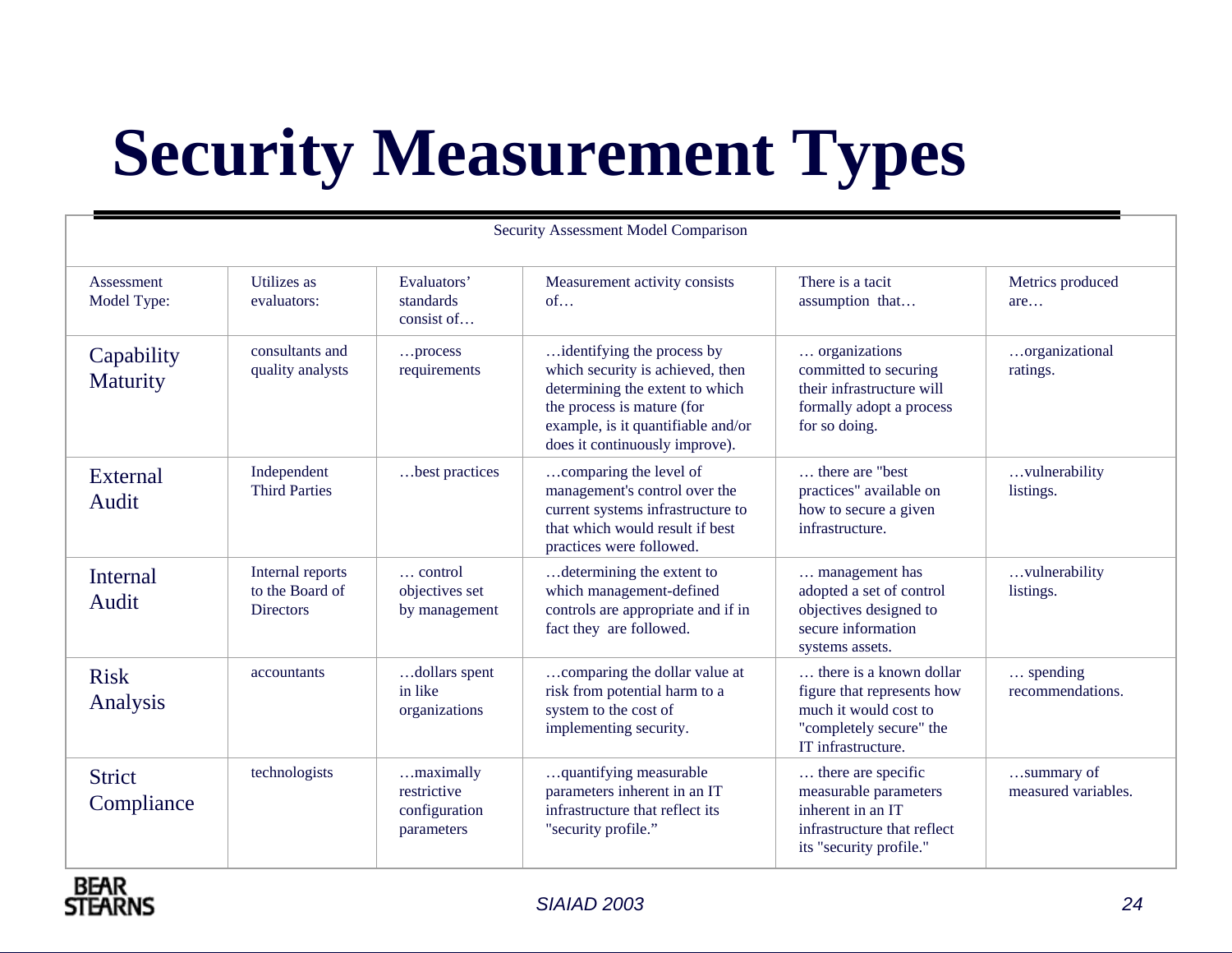### **Capability Maturity**



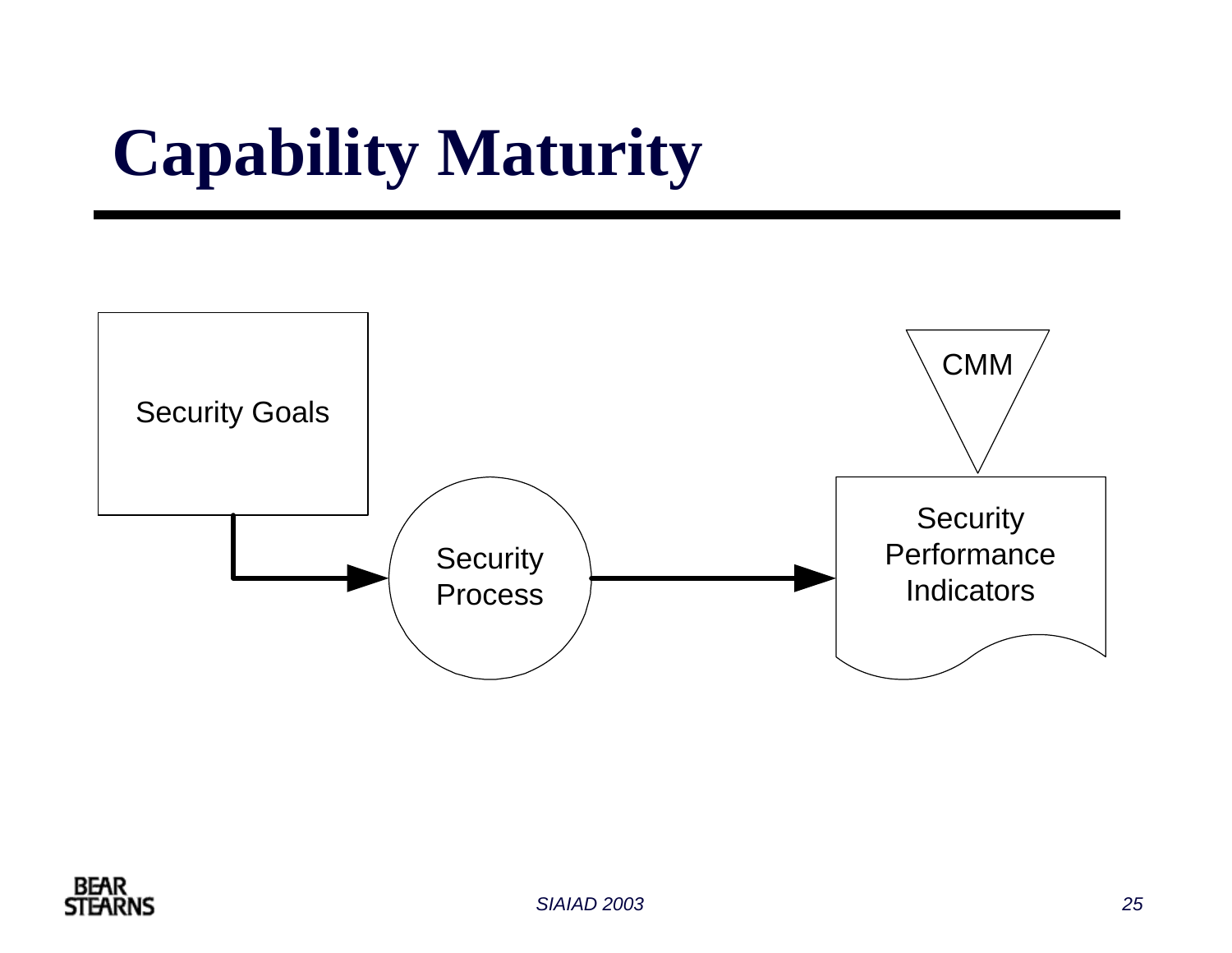### **Audit**

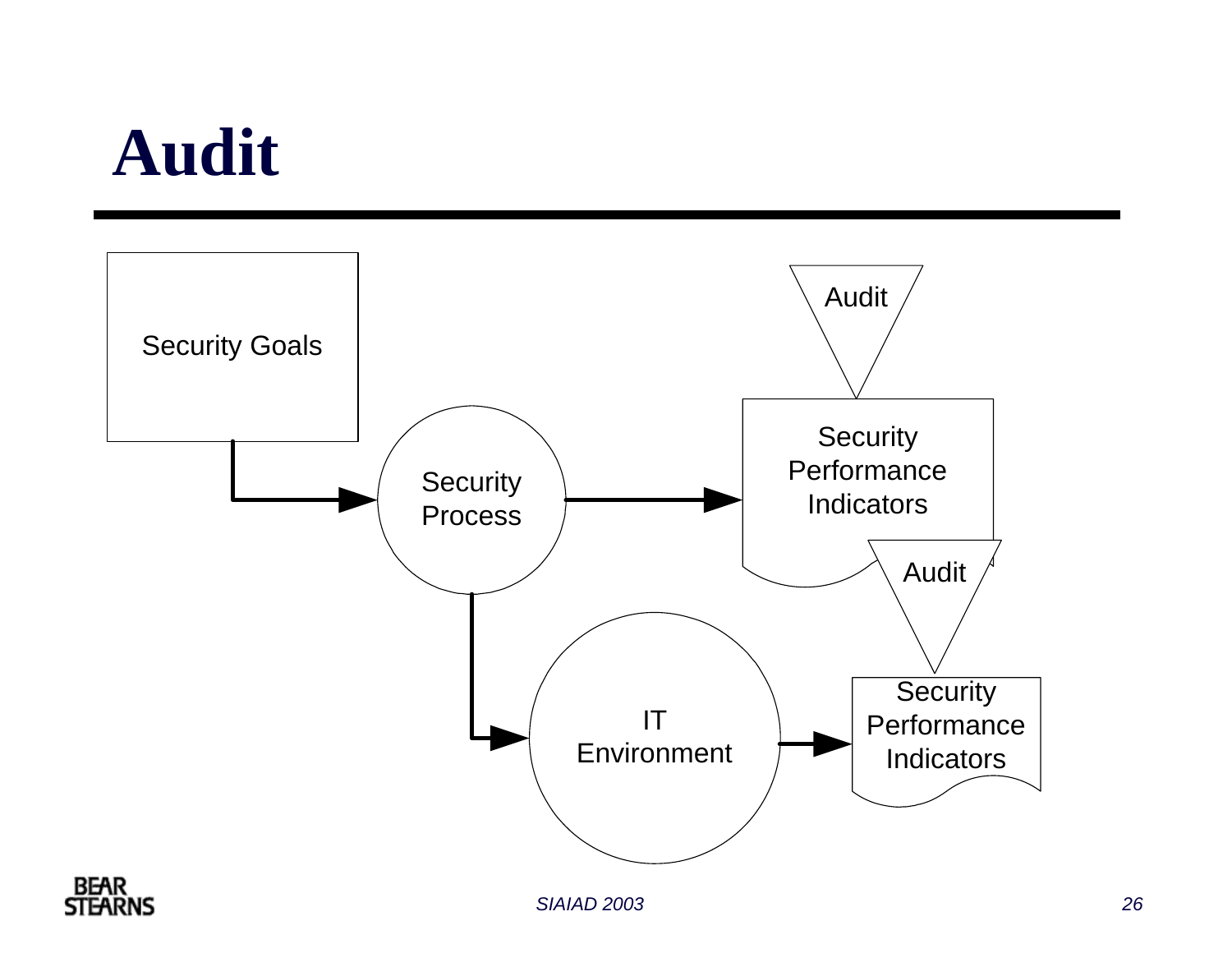### **Risk Analysis**



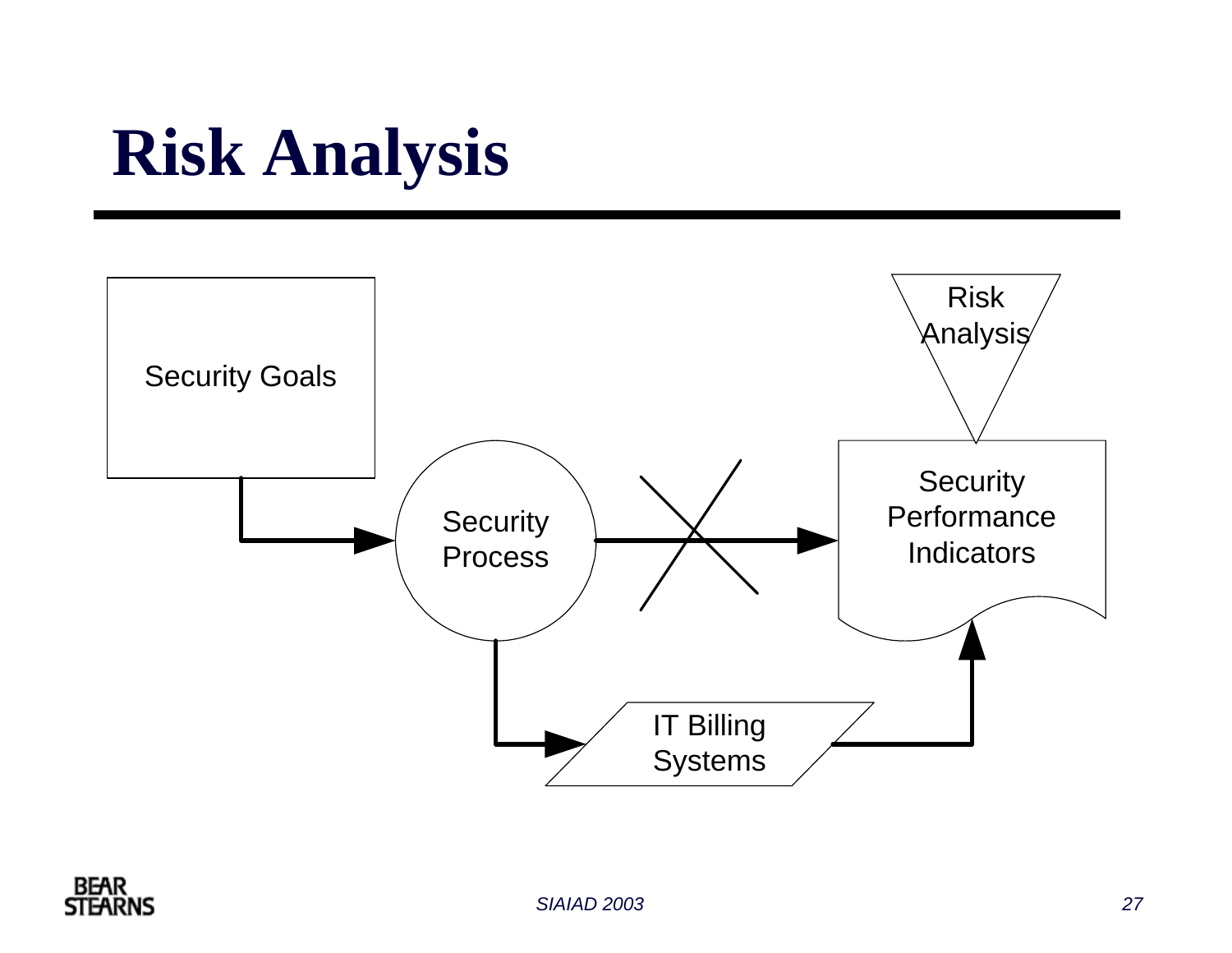## **Strict Compliance**





*SIAIAD 2003 28*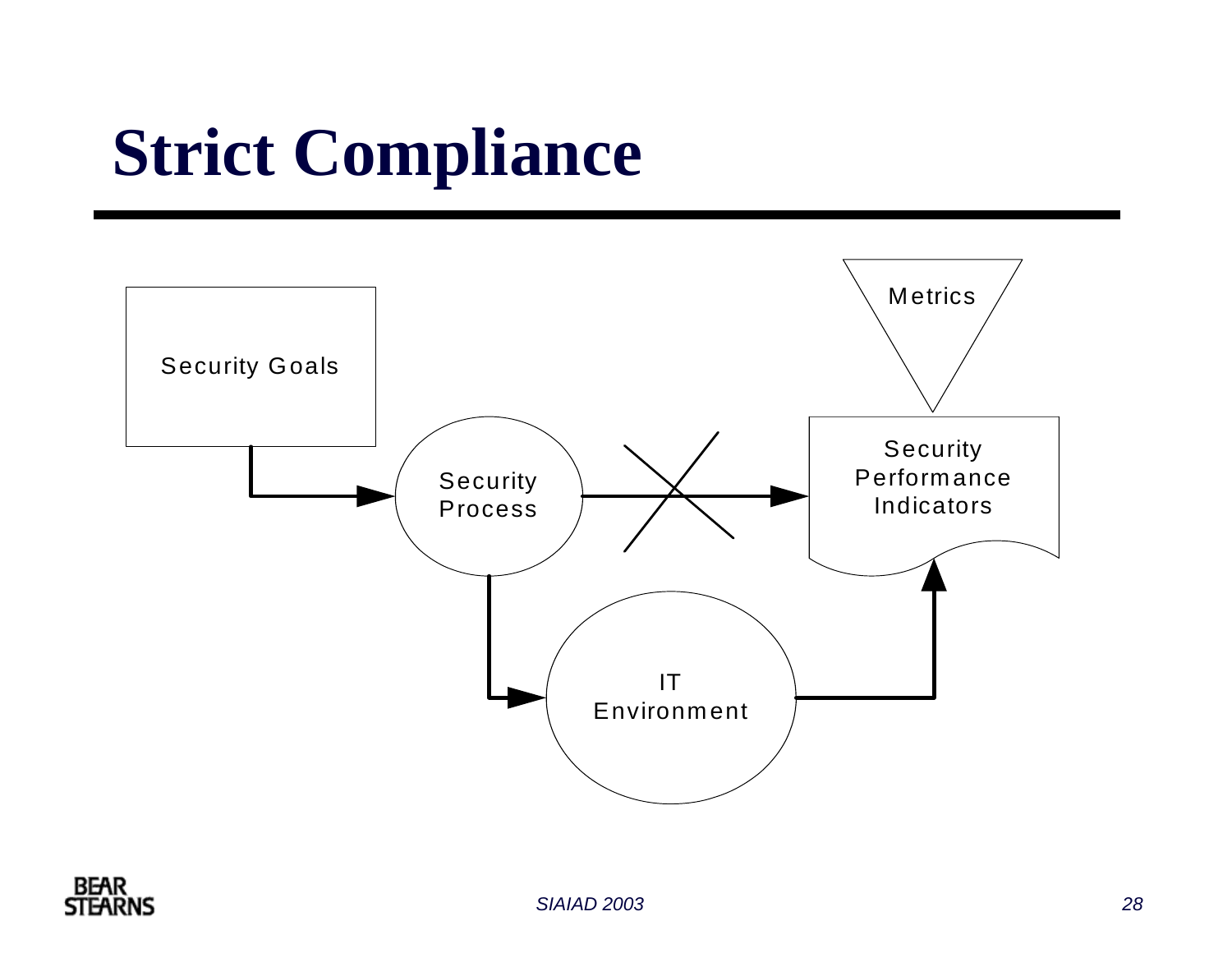## **Security Testing Example**

| Method:<br>Criterion:<br>Identifica-<br>tion,<br>Authenti-<br>cation, and<br>Access | Ask<br>Manage-<br>ment | Review<br>Documenta-<br>tion                                                   | Spot<br>checking                                                                                              | Penetration<br><b>Test</b>                                                                                                 | Automated<br>Verification                                                                                                                                                                                  |
|-------------------------------------------------------------------------------------|------------------------|--------------------------------------------------------------------------------|---------------------------------------------------------------------------------------------------------------|----------------------------------------------------------------------------------------------------------------------------|------------------------------------------------------------------------------------------------------------------------------------------------------------------------------------------------------------|
| All users<br>of the<br>LAN are<br>employees.                                        | Question-<br>naire     | Review<br>procedures<br>by which<br><b>LAN IDS</b><br>are added or<br>removed. | Take a<br>statistical<br>sampling of<br>LAN ID <sub>s</sub> .<br>Look them<br>up in the<br>payroll<br>system. | Try to guess<br>LAN user<br>names and<br>passwords<br>using user<br>names that<br>do not<br>correspond<br>to<br>employees. | As part of the<br>process to add a<br>user, store the<br>unique index from<br>the payroll system<br>in LAN user record,<br>run a program to<br>verify that these<br>index match active<br>payroll records. |

**Increase in assurance**

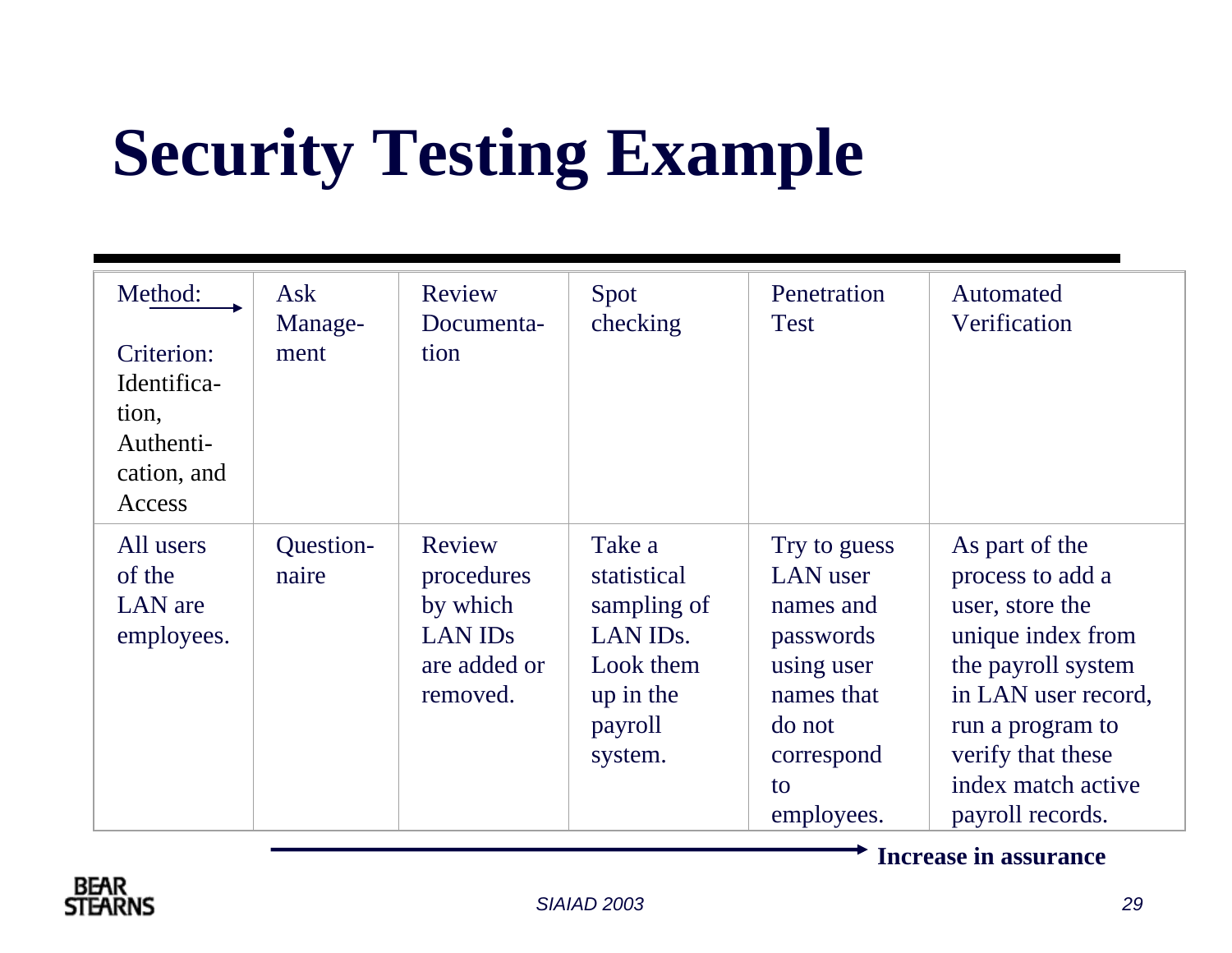**The Role of IT Security**

### **Auditing the Function**

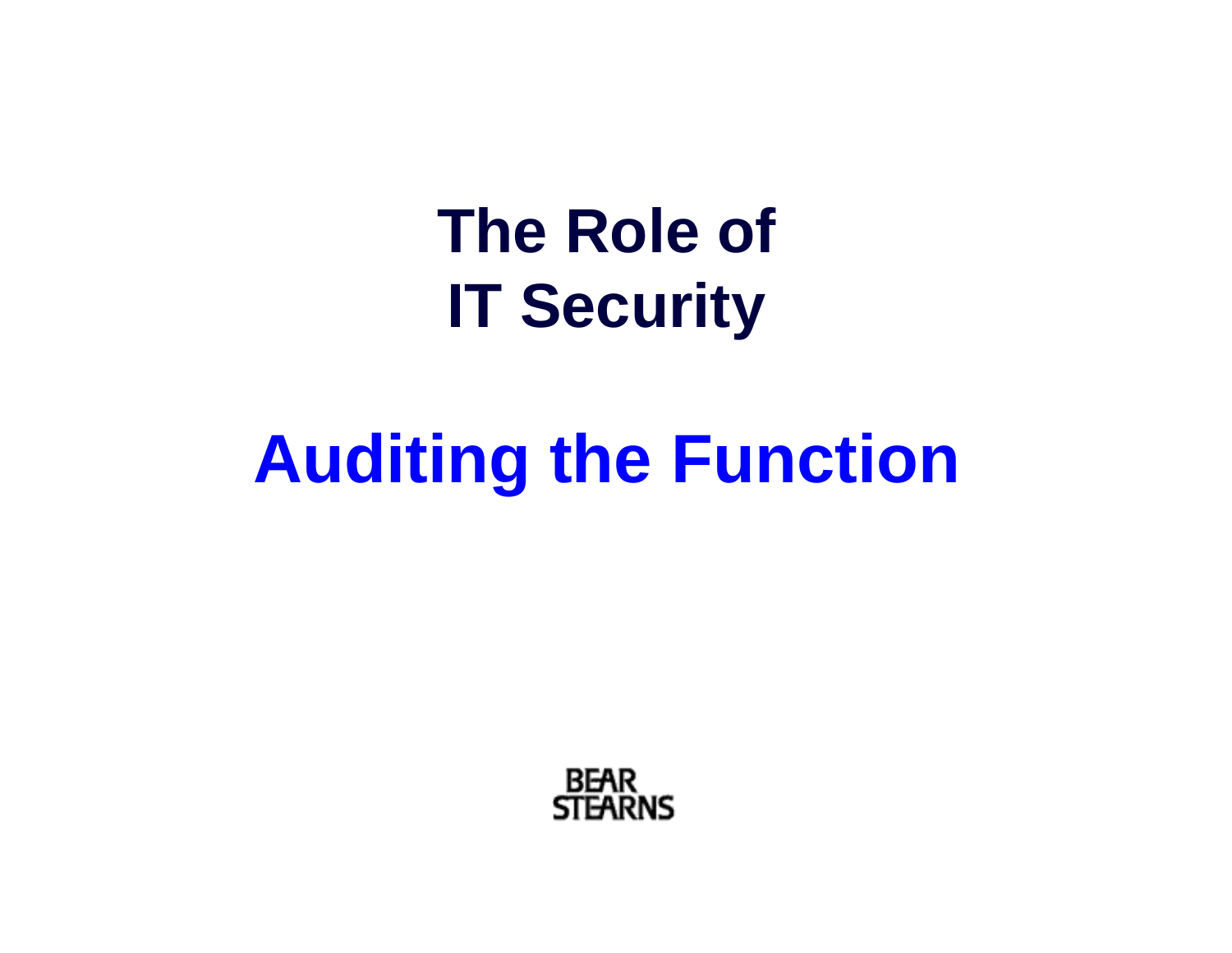## **Auditing the IT Security Function**

| <b>Prevention:</b> | <b>Security processes and</b><br>assignment of formal<br>accountability for<br>compliance |
|--------------------|-------------------------------------------------------------------------------------------|
| <b>Detection:</b>  | <b>Monitoring of</b><br>compliance                                                        |
| <b>Recovery:</b>   | <b>Incident investigation</b>                                                             |



*SIAIAD 2003 31*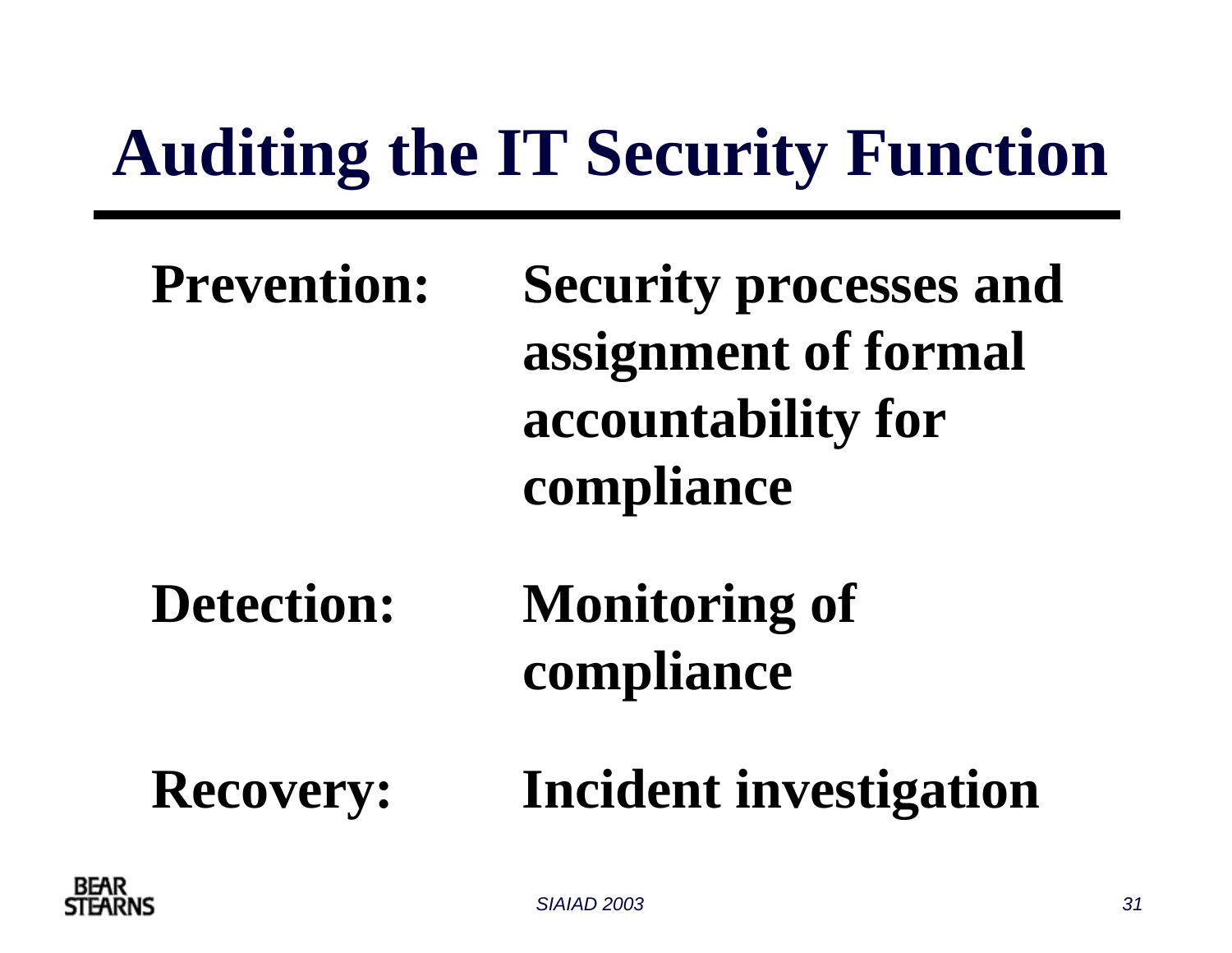### **Prevention Performance Indicators**

- • **Policy is clear for all platforms and standards are clear for platforms where risk levels are high or distributed administration is prevalent**
- **Security review and approval is part of the System Software and Architecture Lifecycle, especially with respect to security software selection and configuration, and new network connectivity**
- •**Configuration change control is monitored**
- •**User administration processes are controlled**

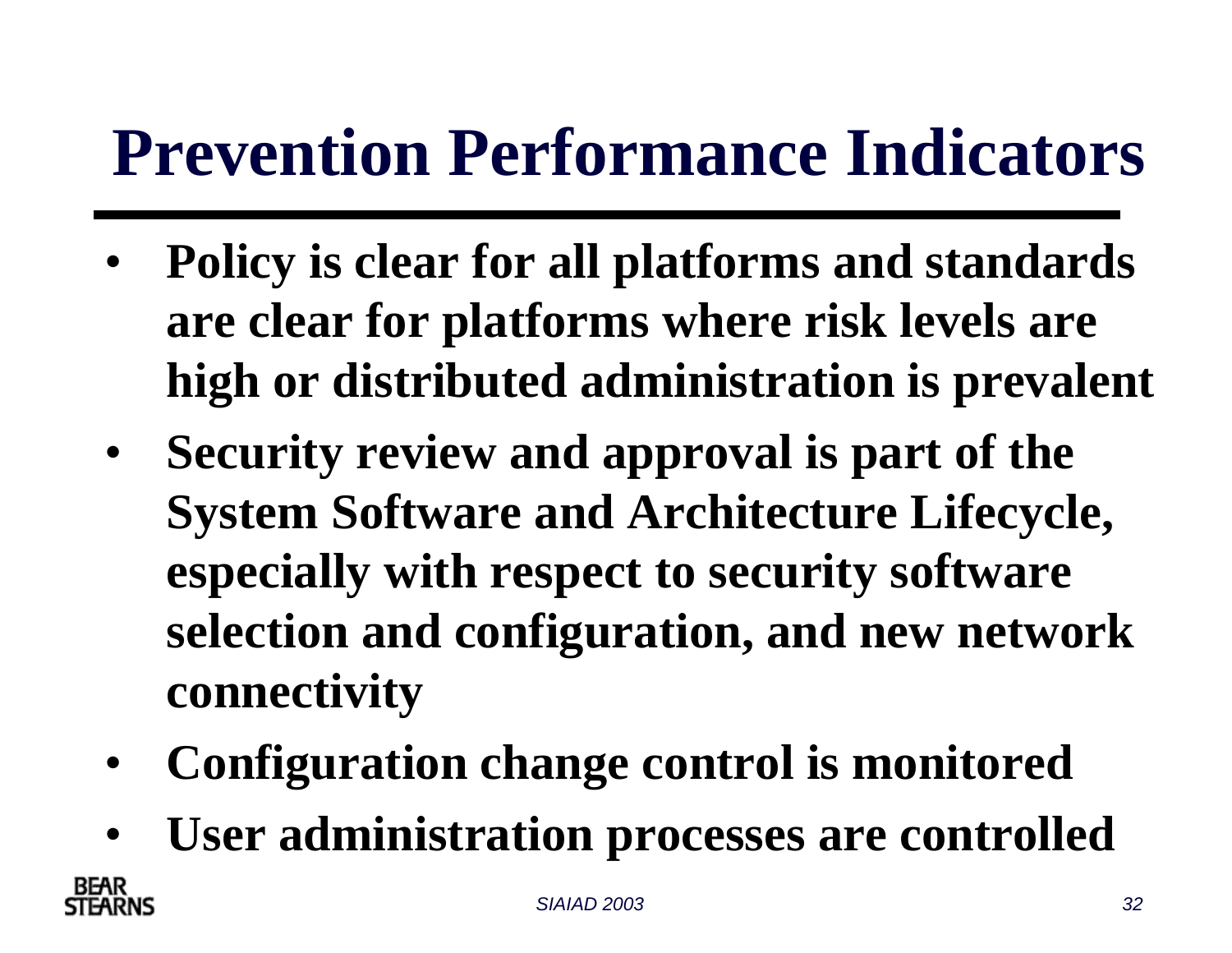### **Detection Performance Indicators**

- • **Security metrics are clearly defined in advance of deployment**
- • **Security metrics are automated as part of the system development lifecycle**
- • **Security metrics are automatically collected and reviewed**

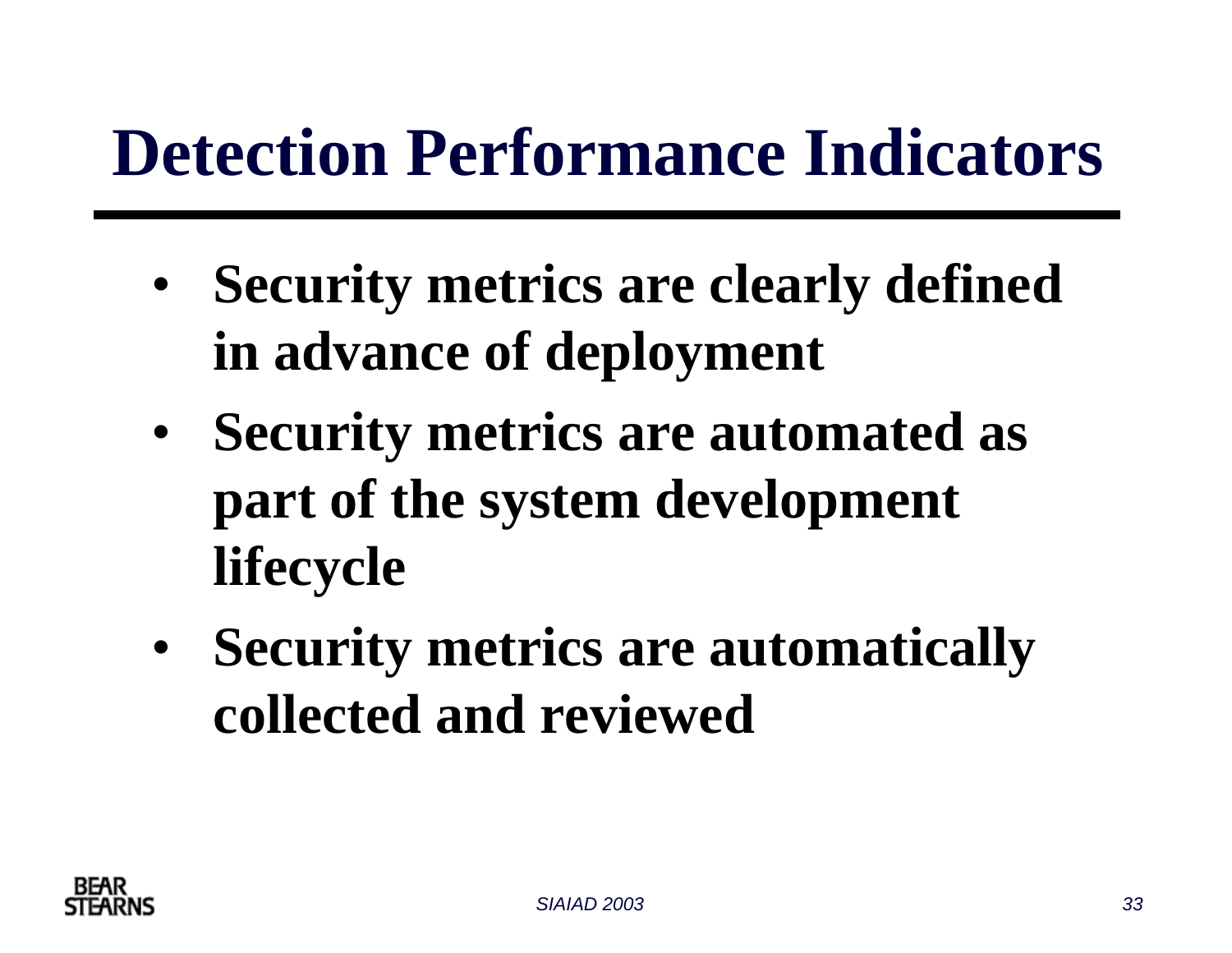### **Recovery Performance Indicators**

- • **Security measurements are monitored and investigation occurs for security-related events**
- • **Security events may be reported outside of that process**
- **There exists a documented and logged process for investigating and escalating security events**